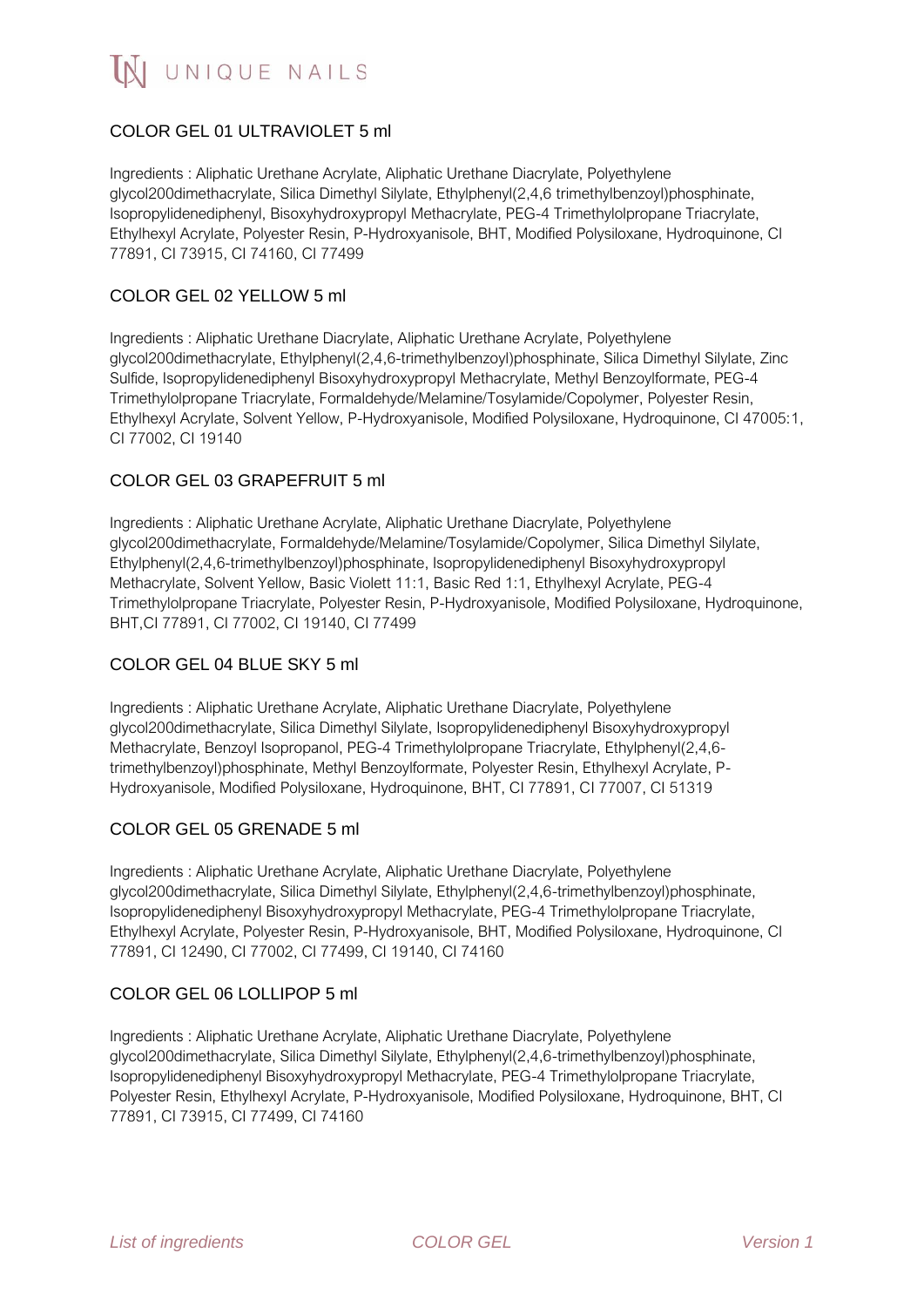# COLOR GEL 07 SALMON 5 ml

Ingredients : Aliphatic Urethane Acrylate, Aliphatic Urethane Diacrylate, Polyethylene glycol200dimethacrylate, Silica Dimethyl Silylate, Ethylphenyl(2,4,6-trimethylbenzoyl)phosphinate, Isopropylidenediphenyl Bisoxyhydroxypropyl Methacrylate, PEG-4 Trimethylolpropane Triacrylate, Polyester Resin, Ethylhexyl Acrylate, P-Hydroxyanisole, Modified Polysiloxane, Hydroquinone, BHT, CI 77891, CI 77002, CI 12490, CI 19140

#### COLOR GEL 08 CARIBBEAN 5 ml

Ingredients : Aliphatic Urethane Acrylate, Aliphatic Urethane Diacrylate, Polyethylene glycol200dimethacrylate, Silica Dimethyl Silylate, Ethylphenyl(2,4,6-trimethylbenzoyl)phosphinate, Isopropylidenediphenyl Bisoxyhydroxypropyl Methacrylate, PEG-4 Trimethylolpropane Triacrylate, Polyester Resin, Ethylhexyl Acrylate, Solvent Yellow, Diethylaminomethylcoumarin, P-Hydroxyanisole, Modified Polysiloxane, Hydroquinone, CI 77891, CI 74160, CI 77002, CI 19140, CI 74260

#### COLOR GEL 09 MILKY 5 ml

Ingredients : Aliphatic Urethane Acrylate, Aliphatic Urethane Diacrylate, Polyethylene glycol200dimethacrylate, Silica Dimethyl Silylate, Ethylphenyl(2,4,6-trimethylbenzoyl)phosphinate, Isopropylidenediphenyl Bisoxyhydroxypropyl Methacrylate, PEG-4 Trimethylolpropane Triacrylate, Polyester Resin, Ethylhexyl Acrylate, P-Hydroxyanisole, Modified Polysiloxane, Hydroquinone, BHT, CI 77891, CI 12490, CI 77499

### COLOR GEL 10 FUSCHIA 5 ml

Ingredients : Aliphatic Urethane Acrylate, Aliphatic Urethane Diacrylate, Polyethylene glycol200dimethacrylate, Silica Dimethyl Silylate, Ethylphenyl(2,4,6-trimethylbenzoyl)phosphinate, Isopropylidenediphenyl Bisoxyhydroxypropyl Methacrylate, PEG-4 Trimethylolpropane Triacrylate, Polyester Resin, Ethylhexyl Acrylate, P-Hydroxyanisole, Modified Polysiloxane, Hydroquinone, BHT, Basic Violett 11:1, Basic Red 1:1, CI 77891, CI 73900, CI 73915, CI 77002, CI 19140

#### COLOR GEL 11 LIME 5 ml

Ingredients : Aliphatic Urethane Acrylate, Aliphatic Urethane Diacrylate, Polyethylene glycol200dimethacrylate, Silica Dimethyl Silylate, Ethylphenyl(2,4,6-trimethylbenzoyl)phosphinate, Isopropylidenediphenyl Bisoxyhydroxypropyl Methacrylate, PEG-4 Trimethylolpropane Triacrylate, Polyester Resin, Ethylhexyl Acrylate, P-Hydroxyanisole, Modified Polysiloxane, Solvent Yellow, Hydroquinone, CI 77891, CI 77002, CI 19140, CI 74260

#### COLOR GEL 12 CHOCOLATE 5 ml

Ingredients : Aliphatic Urethane Acrylate, Aliphatic Urethane Diacrylate, Polyethylene glycol200dimethacrylate, Silica Dimethyl Silylate, Ethylphenyl(2,4,6 trimethylbenzoyl)phosphinate, Isopropylidenediphenyl, Bisoxyhydroxypropyl Methacrylate, Trimethylolpropane Triethoxy, Triacrylate, Ethylhexylacrylate, Polyester Resin, P-Hydroxyanisole, Modified Polysiloxane, BHT, Hydroquinone, CI 77891, CI 77491, CI 77499, CI 77492, CI 77002, CI 19140, CI 77499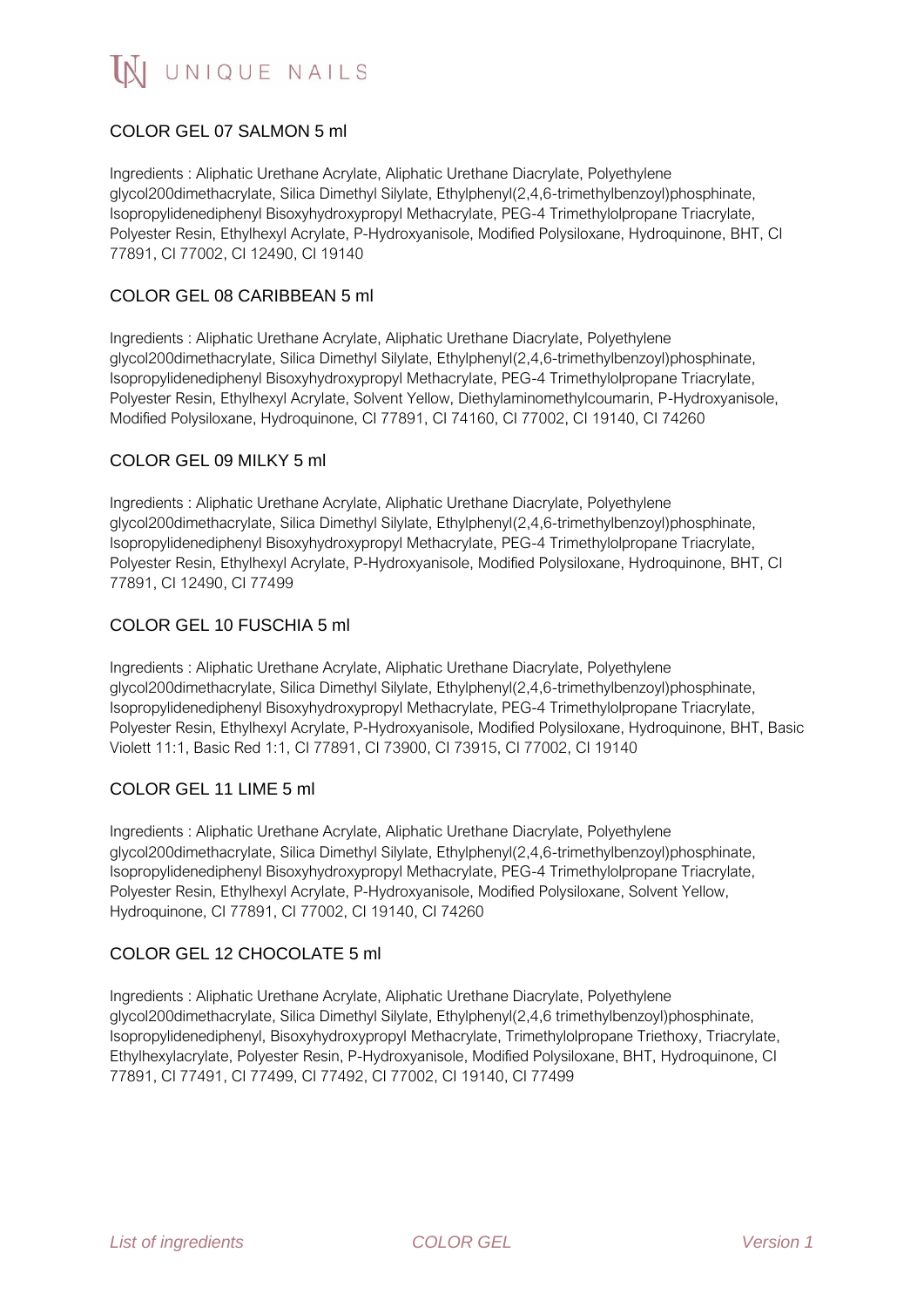# COLOR GEL 13 ORANGE 5 ml

Ingredients : Aliphatic Urethane Acrylate, Polyethylene glycol200dimethacrylate, Silica Dimethyl Silylate, Ethylphenyl(2,4,6-trimethylbenzoyl)phosphinate, Ricinus Communis, Isopropylidenediphenyl, Bisoxyhydroxypropyl Methacrylate, Ethylhexylacrylate, Trimethylolpropane Triethoxy, Triacrylate, Polyester Resin, P-Hydroxyanisole, Modified Polysiloxane, Hydroquinone, CI 15850, CI 77891, CI 47005

### COLOR GEL 14 SOFT RED 5 ml

Ingredients : Aliphatic Urethane Acrylate, Aliphatic Urethane Diacrylate, Polyethylene glycol200dimethacrylate, Silica Dimethyl Silylate, Ethylphenyl(2,4,6 trimethylbenzoyl)phosphinate, PEG-4 Trimethylolpropane Triacrylate, Isopropylidenediphenyl, Bisoxyhydroxypropyl Methacrylate, Polyester Resin, Ethylhexyl Acrylate, BHT, P-Hydroxyanisole, Modified Polysiloxane, Hydroquinone, CI 12490, CI 77891, CI 77002, CI 19140

## COLOR GEL 15 LILAS 5 ml

Ingredients : Aliphatic Urethane Acrylate, Aliphatic Urethane Diacrylate, Polyethylene glycol200dimethacrylate, Ethylphenyl(2,4,6-trimethylbenzoyl)phosphinate, Silica Dimethyl Silylate, Isopropylidenediphenyl Bisoxyhydroxypropyl Methacrylate, PEG-4 Trimethylolpropane Triacrylate, Polyester Resin, Ethylhexylacrylate, P-Hydroxyanisole, Modified Polysiloxane, Hydroquinone, BHT, CI 77891, CI 73915, CI 16255, CI 77002, CI 19140, CI 51319

## COLOR GEL 16 SOFT LILAS 5 ml

Ingredients : Aliphatic Urethane acrylate, Polyethyleneglycol200dimethacrylate, Silica, Ethylphenyl(2,4,6 trimethylbenzoyl)phosphinate, Bisphenol-A-glycerolat-(1-glycerol/phenol)-dimethacrylate, Castor Oil, Ethylhexyl acrylate, Polyester resin, 4-Methoxyphenol, modified Polysiloxane, Butylated Hydroxytoluene, Hydroquinone, CI 77891, CI 77891, CI 16255

# COLOR GEL 17 LIGHT TURQUOISE 5 ml

Ingredients : Aliphatic Urethane Acrylate, Polyethylene glycol200dimethacrylate, Silica Dimethyl Silylate, Ethylphenyl(2,4,6-trimethylbenzoyl)phosphinate, Isopropylidenediphenyl, Bisoxyhydroxypropyl Methacrylate, Trimethylolpropane Triethoxy Triacrylate, Ethylhexylacrylate, Polyester Resin, P-Hydroxyanisole, BHT, Modified Polysiloxane, Hydroquinone, CI 77289, CI 77891, CI 74160

### COLOR GEL 18 CHERRY 5 ml

Ingredients : Aliphatic Urethane diacrylate, Polyethyleneglycol200dimethacrylate, Silica, Ethylphenyl(2,4,6-trimethylbenzoyl)phosphinate, Bisphenol-A-glycerolat-(1-glycerol/phenol) dimethacrylate, Polyester resin, n/a n/a n/a n/a <0,1 4-Methoxyphenol, Hydroquinone, CI 73915, CI 73900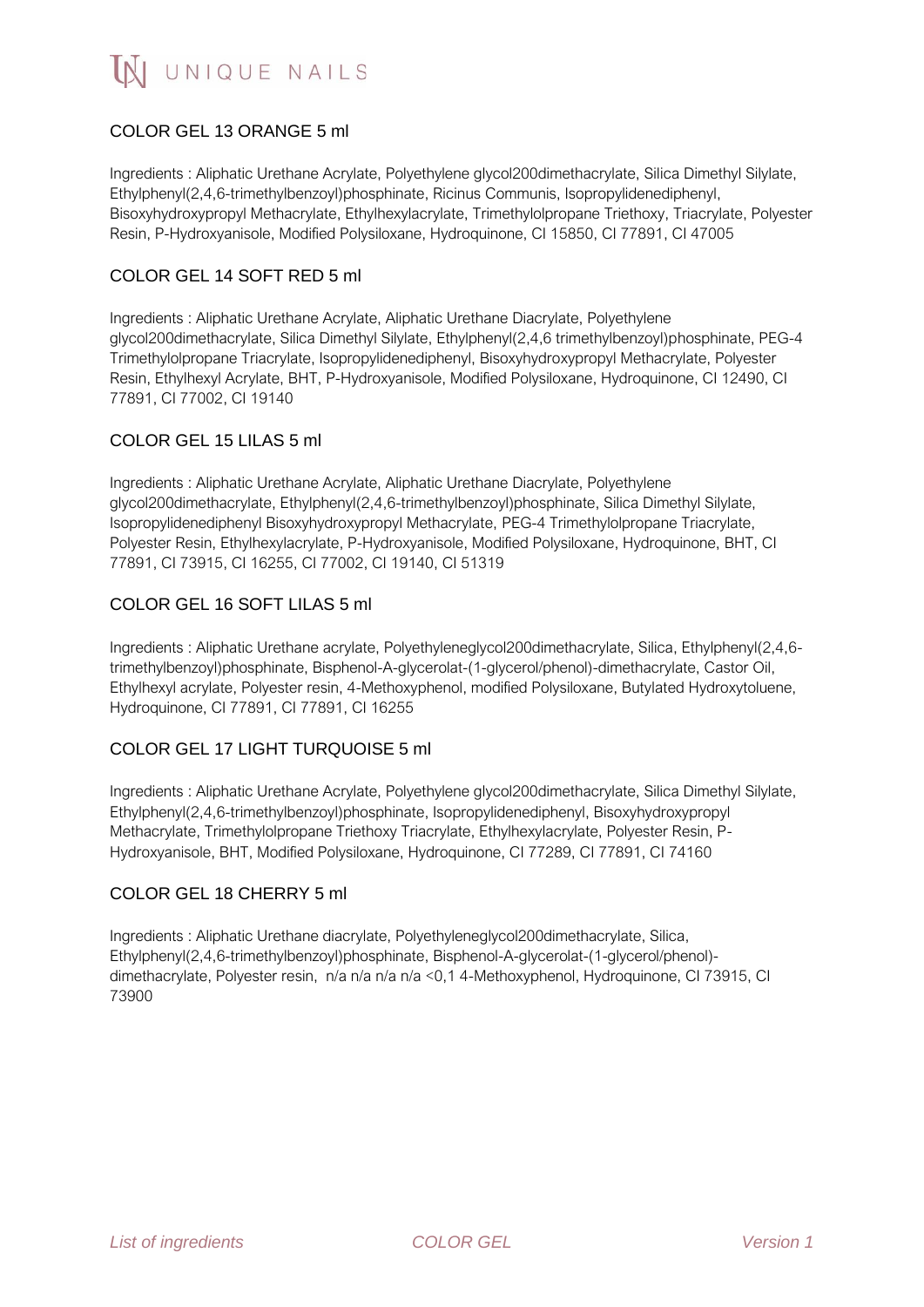# COLOR GEL 19 BORDEAUX 5 ml

Ingredients : Aliphatic Urethane Acrylate, Aliphatic Urethane Diacrylate, Polyethylene glycol200dimethacrylate, Silica Dimethyl Silylate, Ethylphenyl(2,4,6-trimethylbenzoyl)phosphinate, Isopropylidenediphenyl Bisoxyhydroxypropyl Methacrylate, Trimethylolpropane Triethoxy Triacrylate, Ethylhexylacrylate, Polyester Resin, Colophonium, P-Hydroxyanisole, Modified Polysiloxane, BHT, Hydroquinone, CI 15850, CI 73915, CI 77891

### COLOR GEL 20 ROSA 5 ml

Ingredients : Aliphatic Urethane Acrylate, Aliphatic Urethane Diacrylate, Polyethylene glycol200dimethacrylate, Silica Dimethyl Silylate, Ethylphenyl(2,4,6-trimethylbenzoyl)phosphinate, Isopropylidenediphenyl Bisoxyhydroxypropyl Methacrylate, Trimethylolpropane Triethoxy Triacrylate, Ethylhexylacrylate, Polyester Resin, Colophonium, P-Hydroxyanisole, Modified Polysiloxane, BHT, Hydroquinone, CI 15850, CI 73915, CI 77891

### COLOR GEL 21 SOFT PURPLE 5 ml

Ingredients : Aliphatic Urethane Acrylate, Aliphatic Urethane Diacrylate, Polyethylene glycol200dimethacrylate, Silica Dimethyl Silylate, Ethylphenyl(2,4,6-trimethylbenzoyl)phosphinate, Isopropylidenediphenyl Bisoxyhydroxypropyl Methacrylate, Trimethylolpropane Triethoxy Triacrylate, Polyester Resin, Ethylhexylacrylate, P-Hydroxyanisole, Modified Polysiloxane, Hydroquinone, CI 73915, CI 77891

### COLOR GEL 22 PLUM 5 ml

Ingredients : Aliphatic Urethane Acrylate, Polyethylene glycol200dimethacrylate, Silica Dimethyl Silylate, Ethylphenyl(2,4,6-trimethylbenzoyl)phosphinate, Isopropylidenediphenyl Bisoxyhydroxypropyl Methacrylate, Trimethylolpropane Triacrylate, Polyester Resin, Ethylhexyl Acrylate, P-Hydroxyanisole, BHT, Modified Polysiloxane, Hydroquinone, CI 77891, CI 12490, CI 77002, CI 19140, CI 77499, CI 74160

### COLOR GEL 23 KHAKI 5 ml

Ingredients : Aliphatic Urethane Acrylate, Aliphatic Urethane Diacrylate, Polyethylene glycol200dimethacrylate, Silica Dimethyl Silylate, Ethylphenyl(2,4,6-trimethylbenzoyl)phosphinate, Isopropylidenediphenyl Bisoxyhydroxypropyl Methacrylate, Trimethylolpropane Triethoxy Triacrylate, Polyester Resin, Ethylhexylacrylate, BHT, P-Hydroxyanisole, Modified Polysiloxane, Hydroquinone, CI 74160, CI 77289, CI 77891, CI 77002, CI 77499, CI 19140, CI 77491, CI 77492

#### COLOR GEL 24 TAGADA 5 ml

Ingredients : Aliphatic Urethane Acrylate, Aliphatic Urethane Diacrylate, Polyethylene glycol200dimethacrylate, Silica Dimethyl Silylate, Ethylphenyl(2,4,6-trimethylbenzoyl)phosphinate, Isopropylidenediphenyl, Bisoxyhydroxypropyl Methacrylate, Trimethylolpropane Triethoxy, Triacrylate, Polyester Resin, Ethylhexylacrylate, P-Hydroxyanisole, BHT, Modified Polysiloxane, Hydroquinone, CI 77891, CI 73900, CI 73915, CI 77499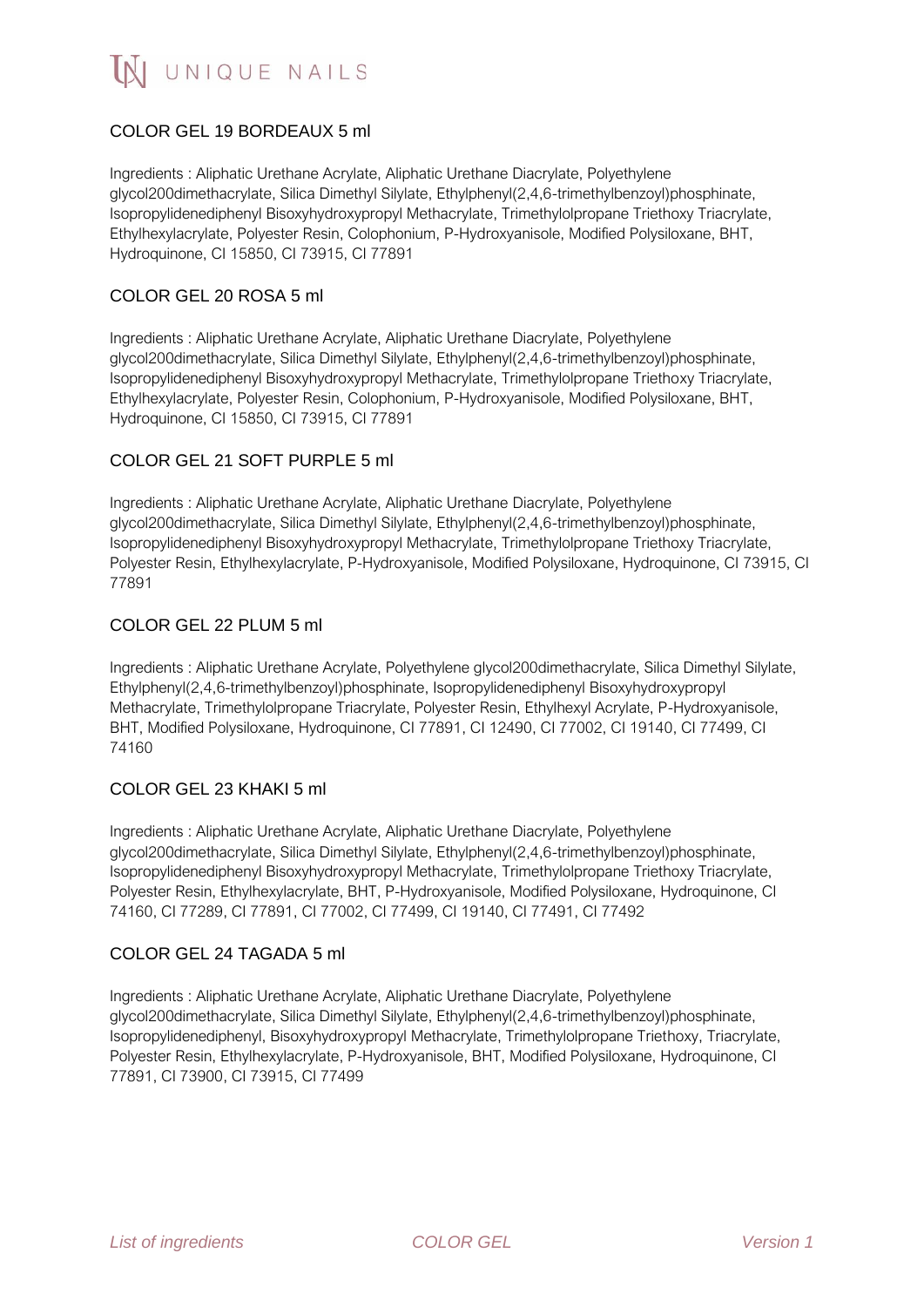# COLOR GEL 25 CORAL 5 ml

Ingredients : Aliphatic Urethane Acrylate, Aliphatic Urethane Diacrylate, Polyethylene glycol200dimethacrylate, Silica Dimethyl Silylate, Ethylphenyl(2,4,6-trimethylbenzoyl)phosphinate, Isopropylidenediphenyl, Bisoxyhydroxypropyl Methacrylate, Ethylhexylacrylate, PEG-4 Trimethylolpropane Triacrylate, Polyester ResinP-Hydroxyanisole, Modified Polysiloxane, Hydroquinone, BHT, CI 77891, CI 77002, CI 73360, CI 73900, CI 19140

## COLOR GEL 26 COSMOPOLITAN 5 ml

Ingredients : Aliphatic Urethane Acrylate, Aliphatic Urethane Diacrylate, Polyethylene glycol200dimethacrylate, Silica Dimethyl Silylate, Formaldehyde/Melamine/Tosylamide Copolymer, Ethylphenyl(2,4,6- trimethylbenzoyl)phosphinate, Isopropylidenediphenyl Bisoxyhydroxypropyl Methacrylate, Solvent Yellow 135, 1-1 Basic Red 1:1,Basic Violett 11:1, Ethylhexylacrylate

# COLOR GEL 27 KISS COOL 5 ml

Ingredients : Aliphatic Urethane Acrylate, Aliphatic Urethane Diacrylate, Polyethylene glycol200dimethacrylate, Formaldehyde/Melamine/Tosylamide Copolymer, Silica Dimethyl Silylate, Ethylphenyl(2,4,6- trimethylbenzoyl)phosphinate, Isopropylidenediphenyl Bisoxyhydroxypropyl Methacrylate, Ethylhexylacrylate

## COLOR GEL 28 BLOODY TONIC 5 ml

Ingredients : Aliphatic Urethane, Aliphatic Urethane Diacrylate, Polyethylene glycol200dimethacrylate, Silica Dimethyl Silylate Ethylphenyl(2,4,6-trimethylbenzoyl)phosphinate, Isopropylidenediphenyl, Bisoxyhydroxypropyl Methacrylate, Mica, Formaldehyde/Melamine/Tosylamide, Copolymer Ethylhexyl Acrylate Basic Violett 11:1, Basic Red 1:1, P-Hydroxyanisole, Solvent Yellow 135, Modified Polysiloxane, Hydroquinone, CI 77891, CI 77491

### COLOR GEL 29 ERABLE 5 ml

Ingredients : Aliphatic Urethane Acrylate, Aliphatic Urethane Diacrylate, Polyethylene glycol200dimethacrylate, Ethylphenyl(2,4,6-trimethylbenzoyl)phosphinate, Silica Dimethyl Silylate, Isopropylidenediphenyl, Bisoxyhydroxypropyl Methacrylate, PEG-4 Trimethylolpropane Triacrylate, Polyester Resin, Mica, Ethylhexyl Acrylate, Unsaturated acrylic resin, Tricyclodecan Dimethanol Diacrylat, P-Hydroxyanisole, Tetraethylene Glycol Diacrylate, PEG-4 Dimethacrylate, Modified Polysiloxane, BHT, Hydroquinone, Cellulose Acetate Butyrate, CI 77891, CI 77002, CI 15850, CI 19140, CI 77499, CI 77266

### COLOR GEL 30 POTIMARRON 5 ml

Ingredients : Aliphatic Urethane Acrylate, Aliphatic Urethane Diacrylate, Polyethylene glycol200dimethacrylate, Ethylphenyl(2,4,6-trimethylbenzoyl)phosphinate, Silica Dimethyl Silylate, Isopropylidenediphenyl, Bisoxyhydroxypropyl Methacrylate, PEG-4 Trimethylolpropane Triacrylate, Polyester Resin, Ethylhexyl Acrylate, BHT, P-Hydroxyanisole, Modified Polysiloxane, Hydroquinone, CI 77002, CI77891, CI 15850, CI 19140, CI 77266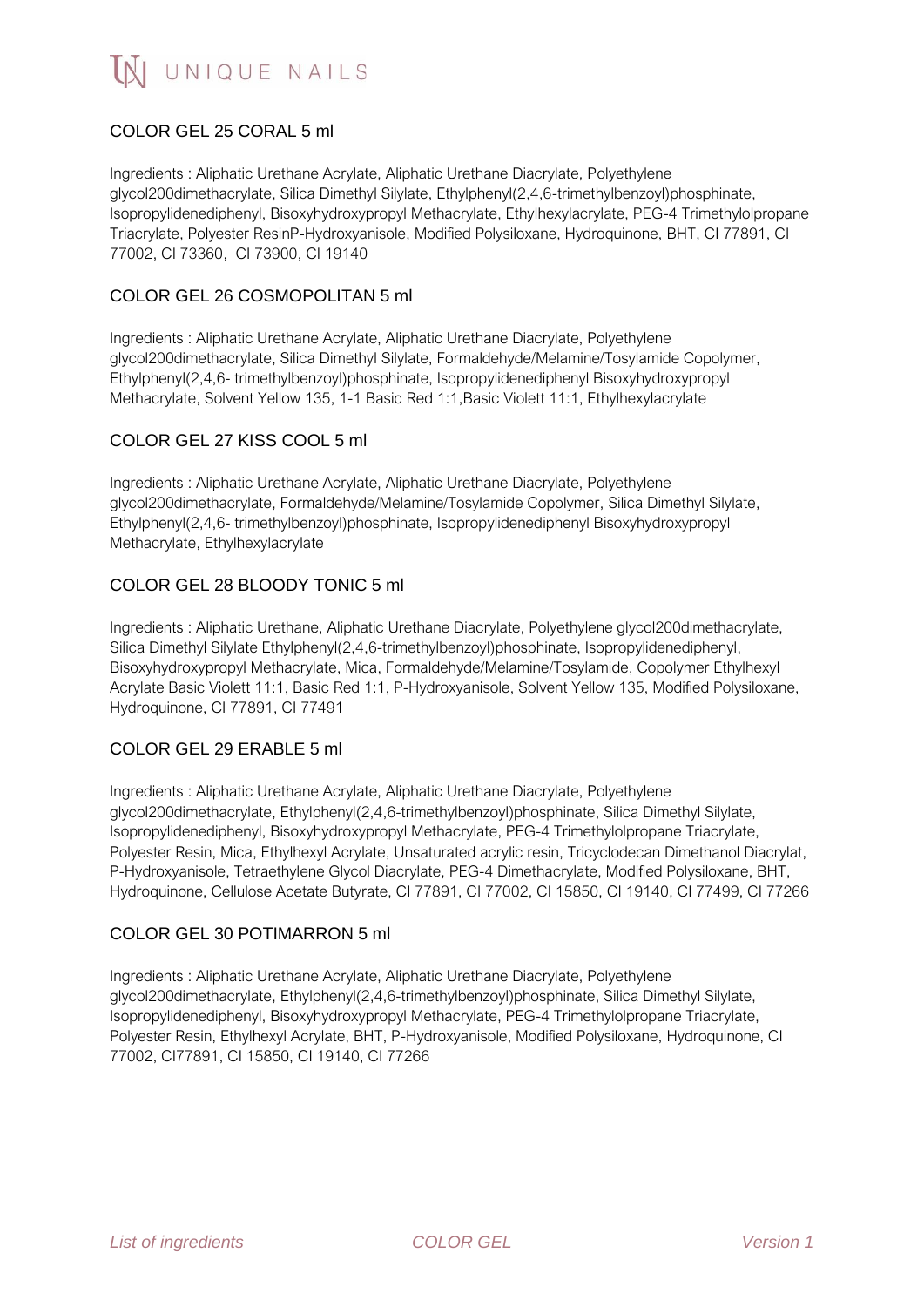# COLOR GEL 31 COLVERT 5 ml

Ingredients : Aliphatic Urethane Acrylate, Aliphatic Urethane Diacrylate, Polyethylene glycol200dimethacrylate, Ethylphenyl(2,4,6-trimethylbenzoyl)phosphinate, Silica Dimethyl Silylate, Isopropylidenediphenyl, Bisoxyhydroxypropyl Methacrylate, PEG-4 Trimethylolpropane Triacrylate, Polyester Resin, Ethylhexyl Acrylate, BHT, P-Hydroxyanisole, Modified Polysiloxane, Hydroquinone, CI 77891, CI 77002, CI 74160, CI 19140, CI 77499, CI 12490

### COLOR GEL 32 REGLISSE 5 ml

Ingredients : Aliphatic Urethane Acrylate, Aliphatic Urethane Diacrylate, Polyethylene glycol200dimethacrylate, Ethylphenyl(2,4,6-trimethylbenzoyl)phosphinate, Silica Dimethyl Silylate, Isopropylidenediphenyl, Bisoxyhydroxypropyl Methacrylate, Mica, Unsaturated acrylic resin, Tricyclodecan Dimethanol Diacrylat, Ethylhexyl Acrylate, Tetraethylene Glycol Diacrylate, PEG-4 Dimethacrylate, BHT, P-Hydroxyanisole, Cellulose Acetate Butyrate, Modified Polysiloxane, Hydroquinone, CI 77499, CI 16255, CI 77002, CI 19140

## COLOR GEL 33 FIGUE 5 ml

Ingredients : Aliphatic Urethane Acrylate, Aliphatic Urethane Diacrylate, Polyethylene glycol200dimethacrylate, Silica Dimethyl Silylate, Ethylphenyl(2,4,6-trimethylbenzoyl)phosphinate, Trimethylolpropane Triacrylate, Isopropylidenediphenyl, Bisoxyhydroxypropyl Methacrylate, PEG-4 Trimethylolpropane Triacrylate, Mica, Pentaerythritoltetrakis(3-mercaptopropionate), Talc, Unsaturated acrylic resin, Ethylhexyl Acrylate, Polyester Resin, Tricyclodecan Dimethanol Diacrylat, Tetraethylene Glycol Diacrylate, PEG-4 Dimethacrylate, BHT, P-Hydroxyanisole, Modified Polysiloxane, Cellulose Acetate Butyrate, Hydroquinone, CI 77499, CI 77891, CI 73360, CI 77002, CI 19140

### COLOR GEL 34 GRISAILLE 5 ml

Ingredients : Aliphatic Urethane Acrylate, Aliphatic Urethane Diacrylate, Polyethylene glycol200dimethacrylate, Ethylphenyl(2,4,6-trimethylbenzoyl)phosphinate, Silica Dimethyl Silylate, Isopropylidenediphenyl, Bisoxyhydroxypropyl Methacrylate, PEG-4 Trimethylolpropane Triacrylate, Polyester Resin, Ethylhexyl Acrylate, BHT, P-Hydroxyanisole, Modified Polysiloxane, Hydroquinone, CI 77891, CI 77499, CI 12490, CI 74160, CI 77002, CI 19140

### COLOR GEL 35 CYCLAMEN 5 ml

Ingredients : Aliphatic Urethane Acrylate, Aliphatic Urethane Diacrylate, Polyethylene glycol200dimethacrylate, Silica Dimethyl Silylate, Ethylphenyl(2,4,6-trimethylbenzoyl)phosphinate, Isopropylidenediphenyl, Bisoxyhydroxypropyl Methacrylate, PEG-4 Trimethylolpropane Triacrylate, Polyester Resin, Ethylhexyl Acrylate, Talc, P-Hydroxyanisole, Modified Polysiloxane, Hydroquinone, BHT, CI 77891, CI 77499, CI 73360, CI 77007, CI 77002, CI 19140

### COLOR GEL 36 PENOMBRE 5 ml

Ingredients : Aliphatic Urethane Acrylate, Aliphatic Urethane Diacrylate, Polyethylene glycol200dimethacrylate, Ethylphenyl(2,4,6-trimethylbenzoyl)phosphinate, Silica Dimethyl Silylate, Isopropylidenediphenyl, Bisoxyhydroxypropyl Methacrylate, Mica, Unsaturated acrylic resin, Tricyclodecan Dimethanol Diacrylat, Ethylhexyl Acrylate, Tetraethylene Glycol Diacrylate, PEG-4 Dimethacrylate, BHT, P-Hydroxyanisole, Cellulose Acetate Butyrate, Modified Polysiloxane, Hydroquinone, CI 77499, CI 77007, CI 77891, CI 74160, CI 77002, CI 19140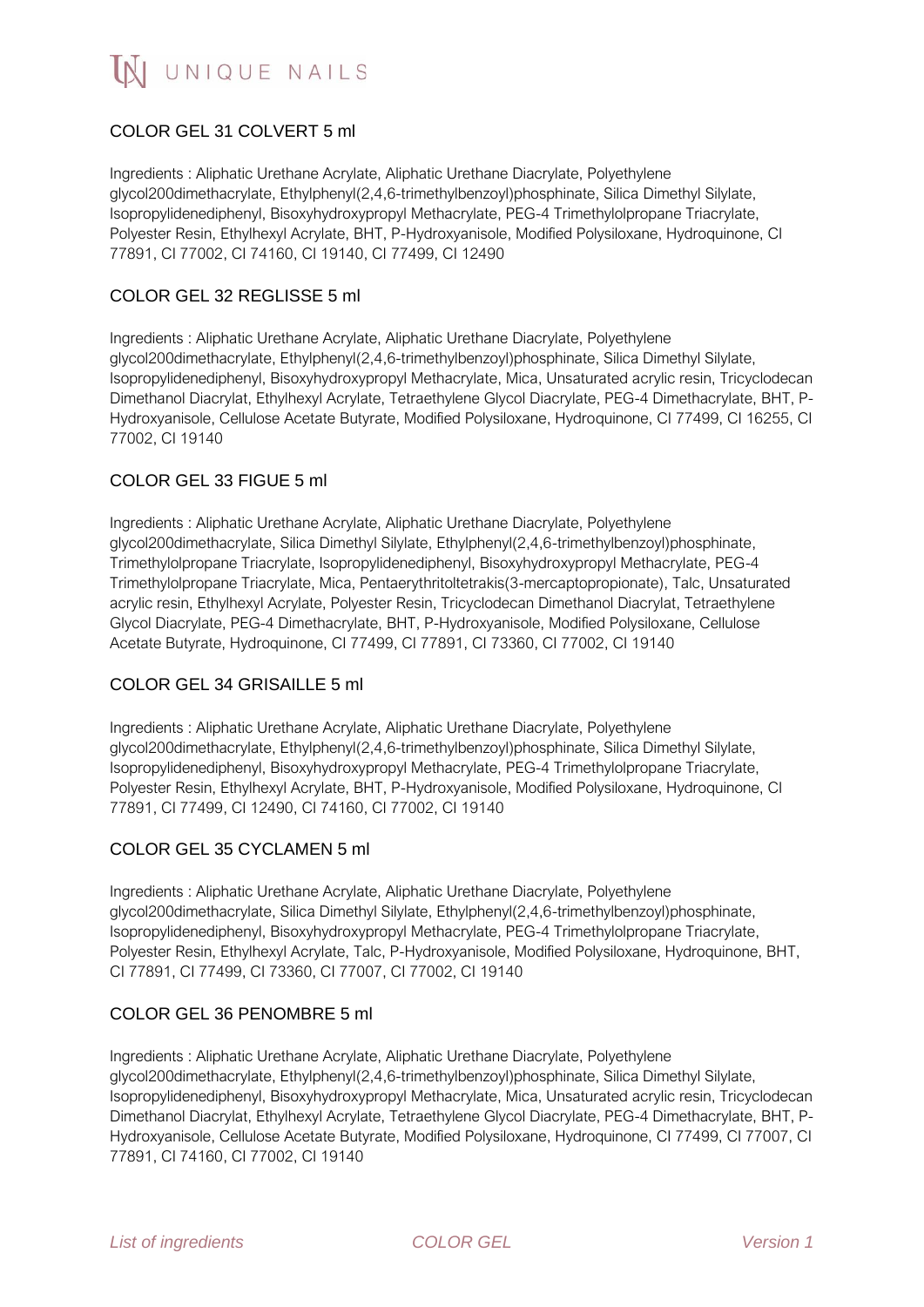# COLOR GEL 37 SAPIN 5 ml

Ingredients : Aliphatic Urethane Acrylate, Aliphatic Urethane Diacrylate, Polyethylene glycol200dimethacrylate, Silica Dimethyl Silylate, Ethylphenyl(2,4,6-trimethylbenzoyl)phosphinate, Bisoxyhydroxypropyl Methacrylate, PEG-4 Trimethylolpropane Triacrylate, Mica, Unsaturated acrylic resin, Polyester Resin, Bis(diethylamino) benzophenone, Ethylhexyl Acrylate, Tricyclodecan Dimethanol Diacrylat, Tetraethylene Glycol Diacrylate, PEG-4 Dimethacrylate, Boron Oxide, P-Hydroxyanisole, Cellulose Acetate Butyrate, Modified Polysiloxane, BHT, Hydroquinone, CI 77891, CI 74260, CI 77499, CI 77002, CI 77492, CI 77266, CI 77289, CI 19140

### COLOR GEL 38 MARRON 5 ml

Ingredients : Aliphatic Urethane Acrylate, Aliphatic Urethane Diacrylate, Polyethylene glycol200dimethacrylate, Silica Dimethyl Silylate, Ethylphenyl(2,4,6-trimethylbenzoyl)phosphinate, Bisoxyhydroxypropyl Methacrylate, PEG-4 Trimethylolpropane Triacrylate, Mica, Unsaturated acrylic resin, Polyester Resin, Bis(diethylamino) benzophenone, Ethylhexyl Acrylate, Tricyclodecan Dimethanol Diacrylat, Tetraethylene Glycol Diacrylate, PEG-4 Dimethacrylate, Boron Oxide, P-Hydroxyanisole, Cellulose Acetate Butyrate, Modified Polysiloxane, BHT, Hydroquinone, CI 77499, CI 12490, CI 77002, CI 19140

## COLOR GEL 39 GIVRE 5 ml

Ingredients : Aliphatic Urethane Acrylate, Aliphatic Urethane Diacrylate, Polyethylene glycol200dimethacrylate, Silica Dimethyl Silylate, Ethylphenyl(2,4,6-trimethylbenzoyl)phosphinate, Bisoxyhydroxypropyl Methacrylate, PEG-4 Trimethylolpropane Triacrylate, Mica, Unsaturated acrylic resin, Polyester Resin, Bis(diethylamino) benzophenone, Ethylhexyl Acrylate, Tricyclodecan Dimethanol Diacrylat, Tetraethylene Glycol Diacrylate, PEG-4 Dimethacrylate, Boron Oxide, P-Hydroxyanisole, Cellulose Acetate Butyrate, Modified Polysiloxane, BHT, Hydroquinone, CI 77891, CI 77499, CI 74160, CI 77002, CI 19140

### COLOR GEL 40 ORPIN D'AUTOMNE 5 ml

Ingredients : Aliphatic Urethane Acrylate, Aliphatic Urethane Diacrylate, Polyethylene glycol200dimethacrylate, Silica Dimethyl Silylate, Ethylphenyl(2,4,6-trimethylbenzoyl)phosphinate, Bisoxyhydroxypropyl Methacrylate, PEG-4 Trimethylolpropane Triacrylate, Mica, Unsaturated acrylic resin, Polyester Resin, Bis(diethylamino) benzophenone, Ethylhexyl Acrylate, Tricyclodecan Dimethanol Diacrylat, Tetraethylene Glycol Diacrylate, PEG-4 Dimethacrylate, Boron Oxide, P-Hydroxyanisole, Cellulose Acetate Butyrate, Modified Polysiloxane, BHT, Hydroquinone, CI 77891, CI 77499, CI 77002, CI 15850, CI 77007, CI 19140

### COLOR GEL 41 ORAGE 5 ml

Ingredients : Aliphatic Urethane Acrylate, Aliphatic Urethane Diacrylate, Polyethylene glycol200dimethacrylate, Silica Dimethyl Silylate, Ethylphenyl(2,4,6-trimethylbenzoyl)phosphinate, Bisoxyhydroxypropyl Methacrylate, PEG-4 Trimethylolpropane Triacrylate, Mica, Unsaturated acrylic resin, Polyester Resin, Bis(diethylamino) benzophenone, Ethylhexyl Acrylate, Tricyclodecan Dimethanol Diacrylat, Tetraethylene Glycol Diacrylate, PEG-4 Dimethacrylate, Boron Oxide, P-Hydroxyanisole, Cellulose Acetate Butyrate, Modified Polysiloxane, BHT, Hydroquinone, CI 77007, CI 77499, CI 77002, CI 77891, CI 77266, CI 19140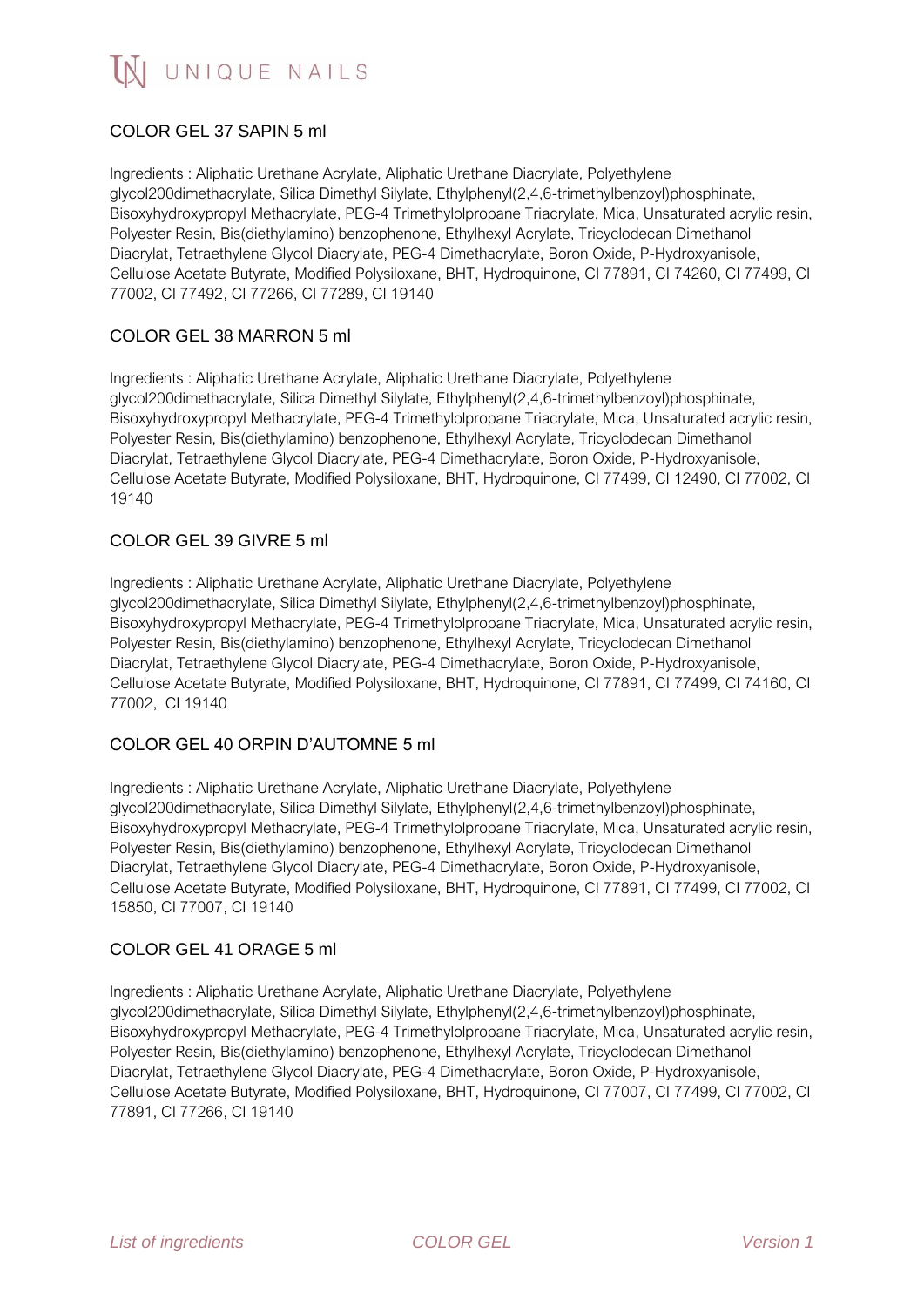# COLOR GEL 42 DARK GREY 5 ml

Ingredients : Aliphatic Urethane Acrylate, Aliphatic Urethane Diacrylate, Polyethylene glycol200dimethacrylate, Silica Dimethyl Silylate, Ethylphenyl(2,4,6-trimethylbenzoyl)phosphinate, Isopropylidenediphenyl, Bisoxyhydroxypropyl Methacrylate, Trimethylolpropane Triethoxy, Triacrylate, Ethylhexylacrylate, Polyester Resin, P-Hydroxyanisole, BHT, Modified Polysiloxane, Hydroquinone, CI 77891, CI 77499, CI 74160

#### COLOR GEL 43 GRAPE 5 ml

Ingredients : Aliphatic Urethane Acrylate, Aliphatic Urethane Diacrylate, Polyethylene glycol200dimethacrylate, Silica Dimethyl Silylate, Ethylphenyl(2,4,6-trimethylbenzoyl)phosphinate, Isopropylidenediphenyl, Bisoxyhydroxypropyl Methacrylate, Trimethylolpropane Triethoxy, Triacrylate, BHT, Polyester Resin, Ethylhexylacrylate, Dibutyl Tin Dilaurate, P-Hydroxyanisole, Modified Polysiloxane, Hydroquinone, CI 77891, CI 77742, CI 77491, CI 77499

#### COLOR GEL 44 SKIN 5 ml

Ingredients : Aliphatic Urethane Acrylate, Aliphatic Urethane Diacrylate, Polyethylene glycol200dimethacrylate, Silica Dimethyl Silylate, Ethylphenyl(2,4,6-trimethylbenzoyl)phosphinate, Isopropylidenediphenyl, Bisoxyhydroxypropyl Methacrylate, Trimethylolpropane Triethoxy Triacrylate, Ethylhexylacrylate, Polyester Resin, P-Hydroxyanisole Modified, Hydroquinone, BHT, CI 77891, CI 77491, CI 77499

### COLOR GEL 45 COLOMBIN 5 ml

Ingredients : Aliphatic Urethane acrylate, Aliphatic Urethane diacrylate, PEG200-dimethacrylate, Polyethyleneglycol200dimethacrylate, Ethylphenyl(2,4,6-trimethylbenzoyl)phosphinate, Silica, Bisphenol-A-glycerolat-(1-glycerol/phenol)-dimethacrylate, Isopropylidenediphenyl, Bisoxyhydroxypropyl Methacrylate, Hydroxycyclohexyl phenyl ketone Triethyleneglycol dimethacrylate, Ethoxylated Trimethyolpropane triacrylate, Polyester resin, Ethylhexyl acrylate, 4-Methoxyphenol P-Hydroxyanisole, modified Polysiloxane Hydroquinone, Hydroxyethyl methacrylate HEMA, CI 77891, CI 77891, CI 77491, CI 77491, CI 77499, CI 77499, CI 73915, CI 73915, CI 77492

### COLOR GEL 46 BEIGE 5 ml

Ingredients : Aliphatic Urethane Acrylate, Aliphatic Urethane Diacrylate, Polyethylene glycol200dimethacrylate, Silica Dimethyl Silylate, Ethylphenyl(2,4,6-trimethylbenzoyl)phosphinate, Isopropylidenediphenyl, Bisoxyhydroxypropyl Methacrylate, Trimethylolpropane Triethoxy, Triacrylate, Ethylhexylacrylate, Polyester Resin, P-Hydroxyanisole, Modified Polysiloxane, Hydroquinone, BHT, CI 77891, CI 77491, CI 77492, CI 77266, CI 74260

#### COLOR GEL 47 GREY 5 ml

Ingredients : Aliphatic Urethane Acrylate, Aliphatic Urethane Diacrylate, Polyethylene glycol200dimethacrylate, Silica Dimethyl Silylate, Ethylphenyl(2,4,6-trimethylbenzoyl)phosphinate, Isopropylidenediphenyl, Bisoxyhydroxypropyl Methacrylate, Trimethylolpropane Triethoxy, Triacrylate, Polyester Resin, Ethylhexylacrylate, P-Hydroxyanisole, Modified Polysiloxane, BHT, Hydroquinone, CI 77891, CI 77499, CI 77002, CI 73900, CI 19140, CI 74160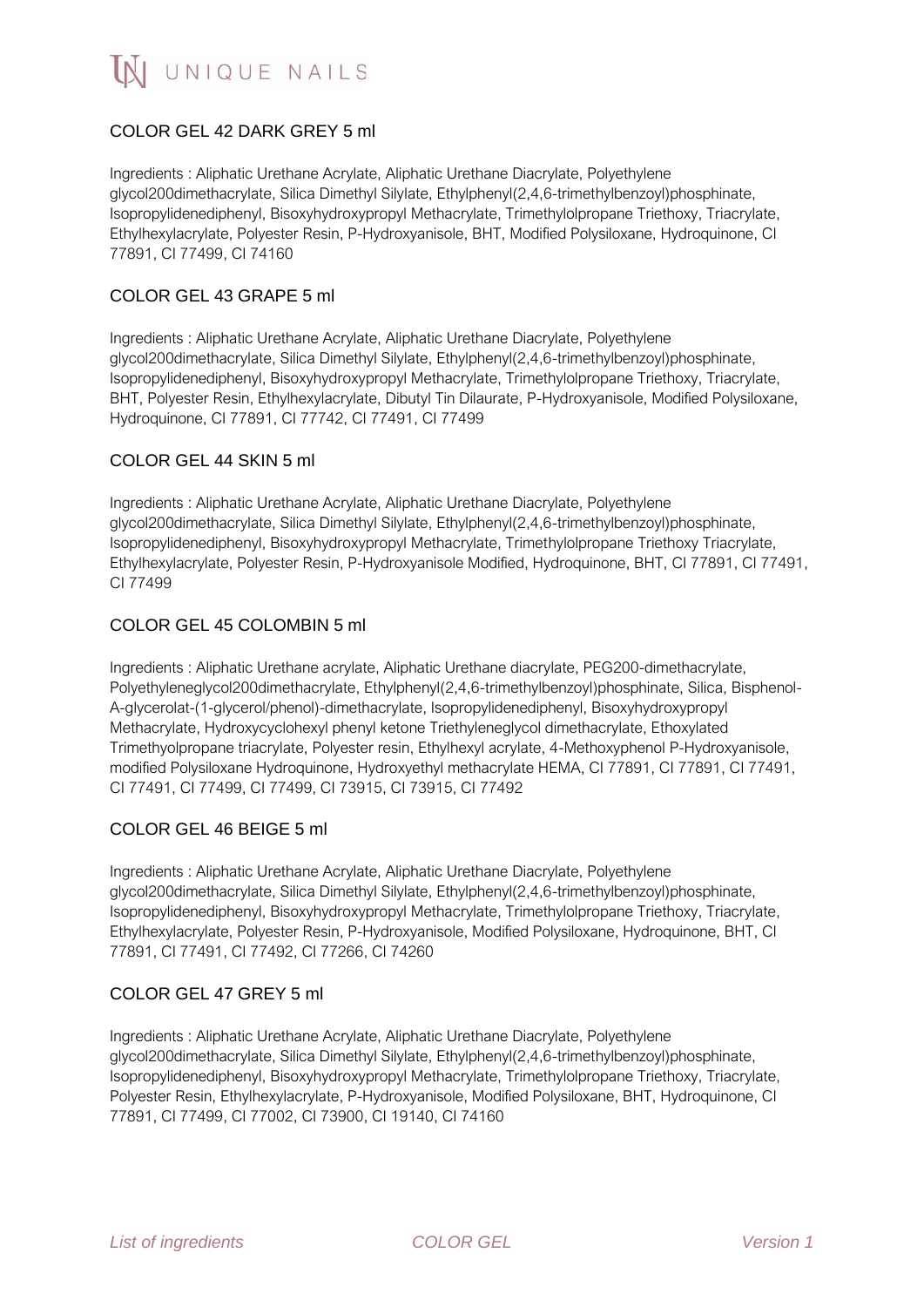## COLOR GEL 48 LITTLE GIRL 5 ml

Ingredients : Aliphatic Urethane Acrylate, Aliphatic Urethane Diacrylate, Polyethylene glycol200dimethacrylate, Silica Dimethyl Silylate, Ethylphenyl(2,4,6-trimethylbenzoyl)phosphinate, Isopropylidenediphenyl Bisoxyhydroxypropyl Methacrylate, Trimethylolpropane Triethoxy Triacrylate, Ethylhexylacrylate, Talc, Polyester Resin, P-Hydroxyanisole, Modified Polysiloxane, Hydroquinone, BHT, CI 77891, CI 73360

#### COLOR GEL 49 MIDNIGHT 5 ml

Ingredients : Aliphatic Urethane Acrylate, Aliphatic Urethane Diacrylate, Polyethylene glycol200dimethacrylate, Silica Dimethyl Silylate, Ethylphenyl(2,4,6-trimethylbenzoyl)phosphinate, Isopropylidenediphenyl Bisoxyhydroxypropyl Methacrylate, Ethylhexylacrylate, Polyester Resin, Trimethylolpropane Triethoxy Triacrylate, Dibutyl Tin Dilaurate, P-Hydroxyanisole, Modified Polysiloxane, Hydroquinone, CI 74160, CI 77891, CI 77002, CI 19140

### COLOR GEL 50 RED LOVE 5 ml

Ingredients : Aliphatic Urethane Acrylate, Aliphatic Urethane Diacrylate, Polyethylene glycol200dimethacrylate, Ethylphenyl(2,4,6-trimethylbenzoyl)phosphinate, Silica Dimethyl Silylate, Isopropylidenediphenyl Bisoxyhydroxypropyl Methacrylate, Ethylhexylacrylate, Polyester Resin, BHT, P-Hydroxyanisole, Modified Polysiloxane, Hydroquinone, CI 73915, CI 15800, CI 77742, CI 15850

#### COLOR GEL 51 IVORY 5 ml

Ingredients : Aliphatic Urethane Acrylate, Aliphatic Urethane Diacrylate, Polyethylene glycol200dimethacrylate, Silica Dimethyl Silylate, Ethylphenyl(2,4,6-trimethylbenzoyl)phosphinate, Zinc Sulfide, Isopropylidenediphenyl Bisoxyhydroxypropyl Methacrylate, Trimethylolpropane Triethoxy Triacrylate, Polyester Resin, Ethylhexylacrylate, P Hydroxyanisole, Modified Polysiloxane, Hydroquinone, BHT, CI 77491, CI 77492, CI 77266

#### COLOR GEL 52 POMME D'AMOUR 5 ml

Ingredients : Aliphatic Urethaneacrylate, Polyethylenglycol200dimethacrylate, Ethylphenyl(2,4,6 trimethylbenzoyl)phosphinate, Silica, Bisphenol-A-glycerolat-(1-glycerol/phenol)-dimethacrylate, Mica, Polyester resin, 4-Methoxyphenol, CI 73900, CI 73915, CI 77891, CI 77491

### COLOR GEL 53 BLACK 5 ml

Ingredients : Aliphatic Urethane Acrylate, Aliphatic Urethane Diacrylate, Polyethylene glycol200dimethacrylate, Silica Dimethyl Silylate, Ethylphenyl(2,4,6 trimethylbenzoyl)phosphinate, Isopropylidenediphenyl Bisoxyhydroxypropyl Methacrylate, Ethylhexylacrylate, Polyester Resin, BHT, P-Hydroxyanisole, Modified Polysiloxane, Hydroquinone, CI 77499, CI 74160

#### COLOR GEL 54 SANGRIA 5 ml

Ingredients : Aliphatic Urethane Acrylate, Aliphatic Urethane Diacrylate, Polyethylene glycol200dimethacrylate, Silica Dimethyl Silylate, Ethylphenyl(2,4,6-trimethylbenzoyl)phosphinate, Isopropylidenediphenyl Bisoxyhydroxypropyl Methacrylate, Polyester Resin, Ethylhexylacrylate, BHT, P-Hydroxyanisole, Modified Polysiloxane, Hydroquinone, CI 73900, CI 77002, CI 19140, CI 77266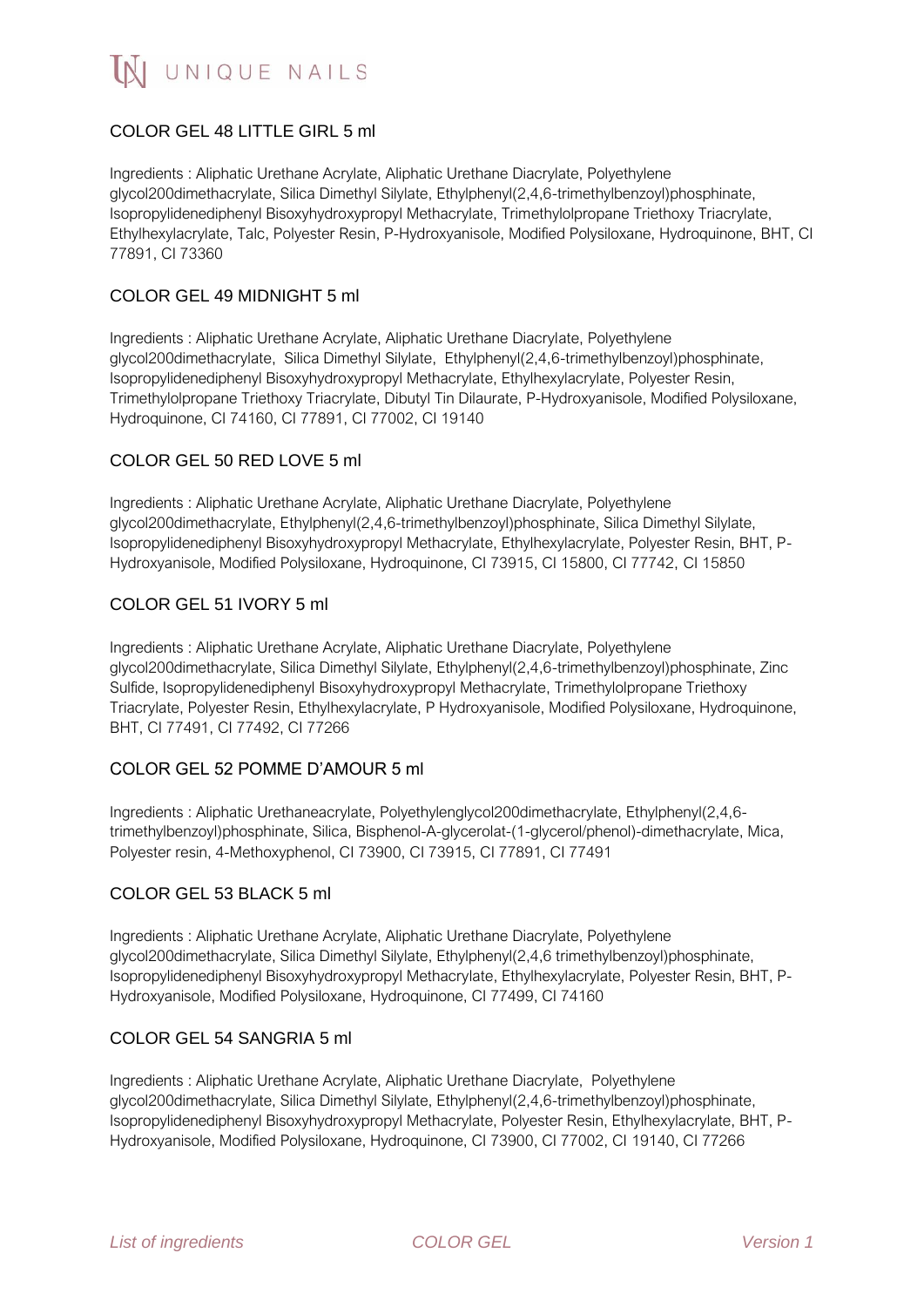# COLOR GEL 55 FLASHY PINK 5 ml

Ingredients : Aliphatic Urethane Acrylate, Aliphatic Urethane Diacrylate, Polyethylene glycol200dimethacrylate, Silica Dimethyl Silylate, Formaldehyde/Melamine/Tosylamide, Copolymer, Ethylphenyl(2,4,6-trimethylbenzoyl)phosphinate, Isopropylidenediphenyl, Bisoxyhydroxypropyl Methacrylate, Trimethylolpropane Triethoxy, Triacrylate, Basic Violett, Ethylhexylacrylate, Basic Red Polyester Resin, P-Hydroxyanisole, Modified Polysiloxane, Hydroquinone, CI 77891, CI 74160

#### COLOR GEL 56 ABRICOT 5 ml

Ingredients : Aliphatic Urethane Acrylate, Aliphatic Urethane Diacrylate, Polyethylene glycol200dimethacrylate, Silica Dimethyl Silylate, Ethylphenyl(2,4,6-trimethylbenzoyl)phosphinate, Isopropylidenediphenyl, Bisoxyhydroxypropyl Methacrylate, Trimethylolpropane Triacrylate, Ricinus Communis Seed Oil, PEG-4 Trimethylolpropane Triacrylate, Pentaerythritoltetrakis(3 mercaptopropionate), Polyester Resin, Ethylhexyl Acrylate, P-Hydroxyanisole, Modified Polysiloxane, Hydroquinone, CI 77891, CI 15850, CI 77002, CI 19140

## COLOR GEL 57 RED PASSION 5 ml

Ingredients : Aliphatic Urethane Acrylate, Aliphatic Urethane Diacrylate, Polyethylene glycol200dimethacrylate, Silica Dimethyl Silylate, Ethylphenyl(2,4,6-trimethylbenzoyl)phosphinate, Isopropylidenediphenyl, Bisoxyhydroxypropyl Methacrylate, Trimethylolpropane Triacrylate, Ricinus Communis Seed Oil, PEG-4 Trimethylolpropane Triacrylate, Pentaerythritoltetrakis(3 mercaptopropionate), Polyester Resin, Ethylhexyl Acrylate, P-Hydroxyanisole, Modified Polysiloxane, Hydroquinone, CI 77891, CI 15850, CI 77002, CI 19140

### COLOR GEL 58 PASTEL LEMON 5 ml

Ingredients : Aliphatic Urethane Acrylate, Aliphatic Urethane Diacrylate, Polyethylene glycol200dimethacrylate, Silica Dimethyl Silylate, Ethylphenyl(2,4,6-trimethylbenzoyl)phosphinate, Isopropylidenediphenyl Bisoxyhydroxypropyl Methacrylate, Zinc Sulfide, Trimethylolpropane Triethoxy Triacrylate, Polyester Resin, Ethylhexylacrylate, P-Hydroxyanisole, Modified Polysiloxane, Hydroquinone, CI 77002, CI 19140

### COLOR GEL 59 SOFT YELLOW 5 ml

Ingredients : Aliphatic Urethane Acrylate, Aliphatic Urethane Diacrylate, Polyethylene glycol200dimethacrylate, Silica Dimethyl Silylate, Ethylphenyl(2,4,6-trimethylbenzoyl)phosphinate, Isopropylidenediphenyl Bisoxyhydroxypropyl Methacrylate, Zinc Sulfide, Trimethylolpropane Triethoxy Triacrylate, Polyester Resin, Ethylhexylacrylate, P-Hydroxyanisole, Modified Polysiloxane, Hydroquinone, CI 77002, CI 19140

### COLOR GEL 60 ROSE FRENCH 5 ml

Ingredients : Aliphatic Urethane Acrylate, Aliphatic Urethane Diacrylate, Polyethylene glycol200dimethacrylate, Silica Dimethyl Silylate, Ethylphenyl(2,4,6-trimethylbenzoyl)phosphinate, Isopropylidenediphenyl Bisoxyhydroxypropyl Methacrylate, Trimethylolpropane Triethoxy Triacrylate Ethylhexylacrylate, Polyester Resin, P-Hydroxyanisole, Modified Polysiloxane, Hydroquinone, BHT, CI 77891, CI 77491, CI 73360, CI 77002, CI 19140, CI 77499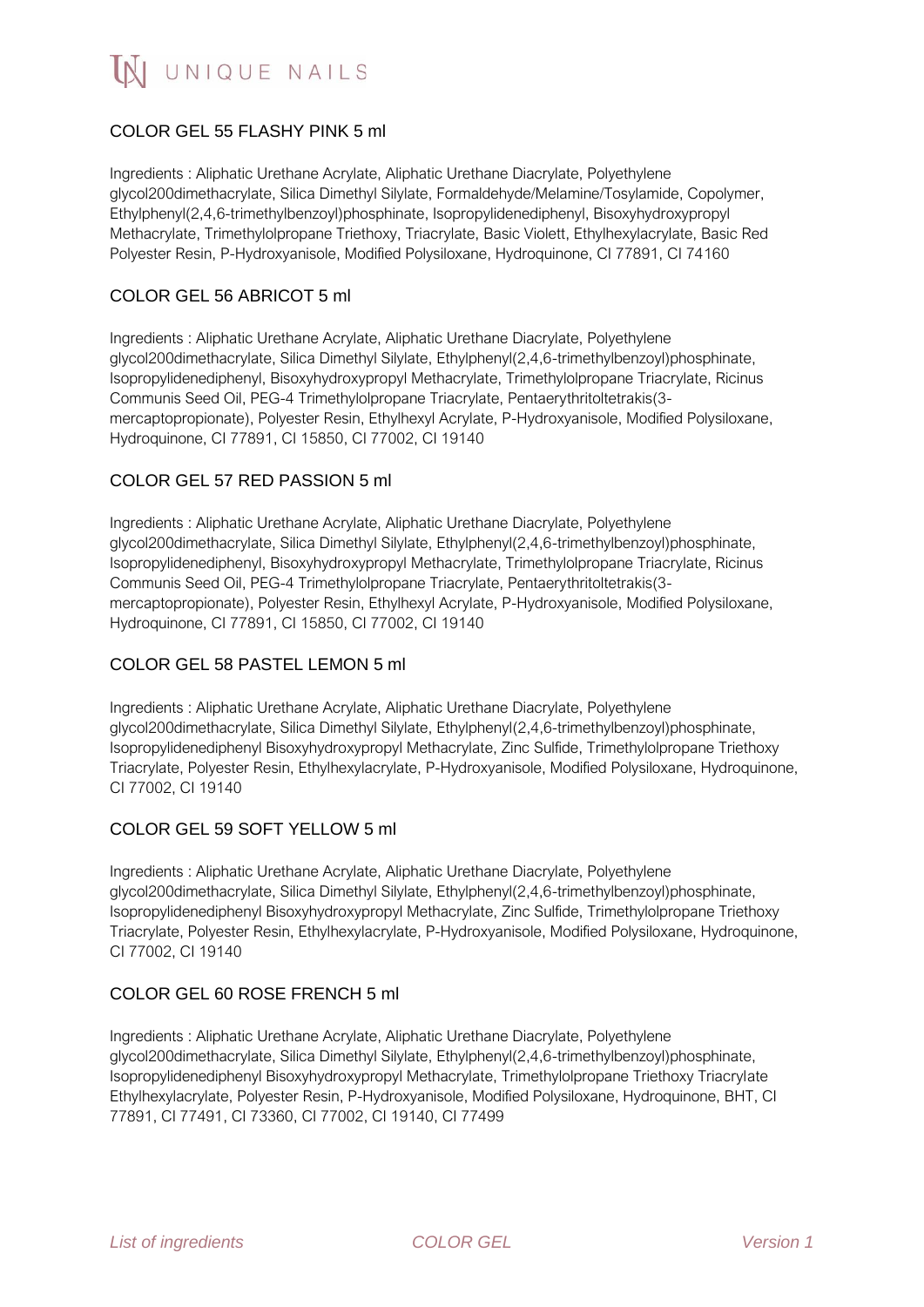# COLOR GEL 61 CANDY 5 ml

Ingredients : Aliphatic Urethane Acrylate, Aliphatic Urethane Diacrylate, Polyethylene glycol200dimethacrylate, Silica Dimethyl Silylate, Ethylphenyl(2,4,6-trimethylbenzoyl)phosphinate, Isopropylidenediphenyl Bisoxyhydroxypropyl Methacrylate, Trimethylolpropane Triethoxy Triacrylate, Ethylhexylacrylate, Talc, Polyester Resin, P-Hydroxyanisole, Hydroquinone, BHT, CI 77891, CI 73360

### COLOR GEL 62 MIRACLE 5 ml

Ingredients : Aliphatic Urethane Acrylate, Aliphatic Urethane Diacrylate, Polyethylene glycol200dimethacrylate, Silica Dimethyl Silylate, Ethylphenyl(2,4,6-trimethylbenzoyl)phosphinate, Isopropylidenediphenyl Bisoxyhydroxypropyl Methacrylate, Trimethylolpropane Triethoxy Triacrylate, Ethylhexylacrylate, Talc, Polyester Resin, P-Hydroxyanisole, Hydroquinone, BHT, CI 77891, CI 73360

## COLOR GEL 63 LADY 5 ml

Ingredients : Aliphatic Urethane Acrylate, Aliphatic Urethane Diacrylate, Polyethylene glycol200dimethacrylate, Silica Dimethyl Silylate, Ethylphenyl(2,4,6-trimethylbenzoyl)phosphinate, Isopropylidenediphenyl Bisoxyhydroxypropyl Methacrylate, Talc, PEG-4 Trimethylolpropane Triacrylate, Synthetic Fluorphlogopite, Polyester Resin, Ethylhexyl Acrylate, P-Hydroxyanisole, Modified Polysiloxane, BHT, Hydroquinone, Tin Oxide, CI 77891, CI 73360, CI 15880, CI 75470

## COLOR GEL 64 PASTEL APPLE 5 ml

Ingredients : Aliphatic Urethane Acrylate, Aliphatic Urethane Diacrylate, Polyethylene glycol200dimethacrylate, Silica Dimethyl Silylate, Ethylphenyl(2,4,6-trimethylbenzoyl)phosphinate, Isopropylidenediphenyl Bisoxyhydroxypropyl Methacrylate, PEG-4 Trimethylolpropane Triacrylate, Ethylhexylacrylate, Polyester Resin, P-Hydroxyanisole, Modified Polysiloxane, Hydroquinone, CI 77891, CI 77002, CI 74260, CI 19140

# COLOR GEL 65 PASTEL MINT 5 ml

Ingredients : Aliphatic Urethane Acrylate, Aliphatic Urethane Diacrylate, Polyethylene glycol200dimethacrylate, Silica Dimethyl Silylate, Ethylphenyl(2,4,6-trimethylbenzoyl)phosphinate, Isopropylidenediphenyl Bisoxyhydroxypropyl Methacrylate, PEG-4 Trimethylolpropane Triacrylate, Ethylhexylacrylate, Polyester Resin, P-Hydroxyanisole, Modified Polysiloxane, Hydroquinone, CI 77891, CI 77002, CI 74260, CI 19140

### COLOR GEL 66 NEON CORAL 5 ml

Ingredients : Aliphatic Urethane acrylate, Aliphatic Urethane diacrylate,

Polyethyleneglycol200dimethacrylate, Formaldehyde/Melamine/Tosylamide Copolymer, Silica, Ethylphenyl(2,4,6-trimethylbenzoyl)phosphinate, Bisphenol-A-glycerolat-(1-glycerol/phenol) dimethacrylate, Ethoxylated Trimethyolpropane, Trimethylolpropane Triethoxy, Triacrylate, Solvent Yellow 135, Polyester resin, Diphenyl-2,4,6-trimethylbenzoylphosphinoxide 4-Methoxyphenol, Hydroquinone, CI 77891, CI 77891, Basic Violett 11:1, Basic Red 1:1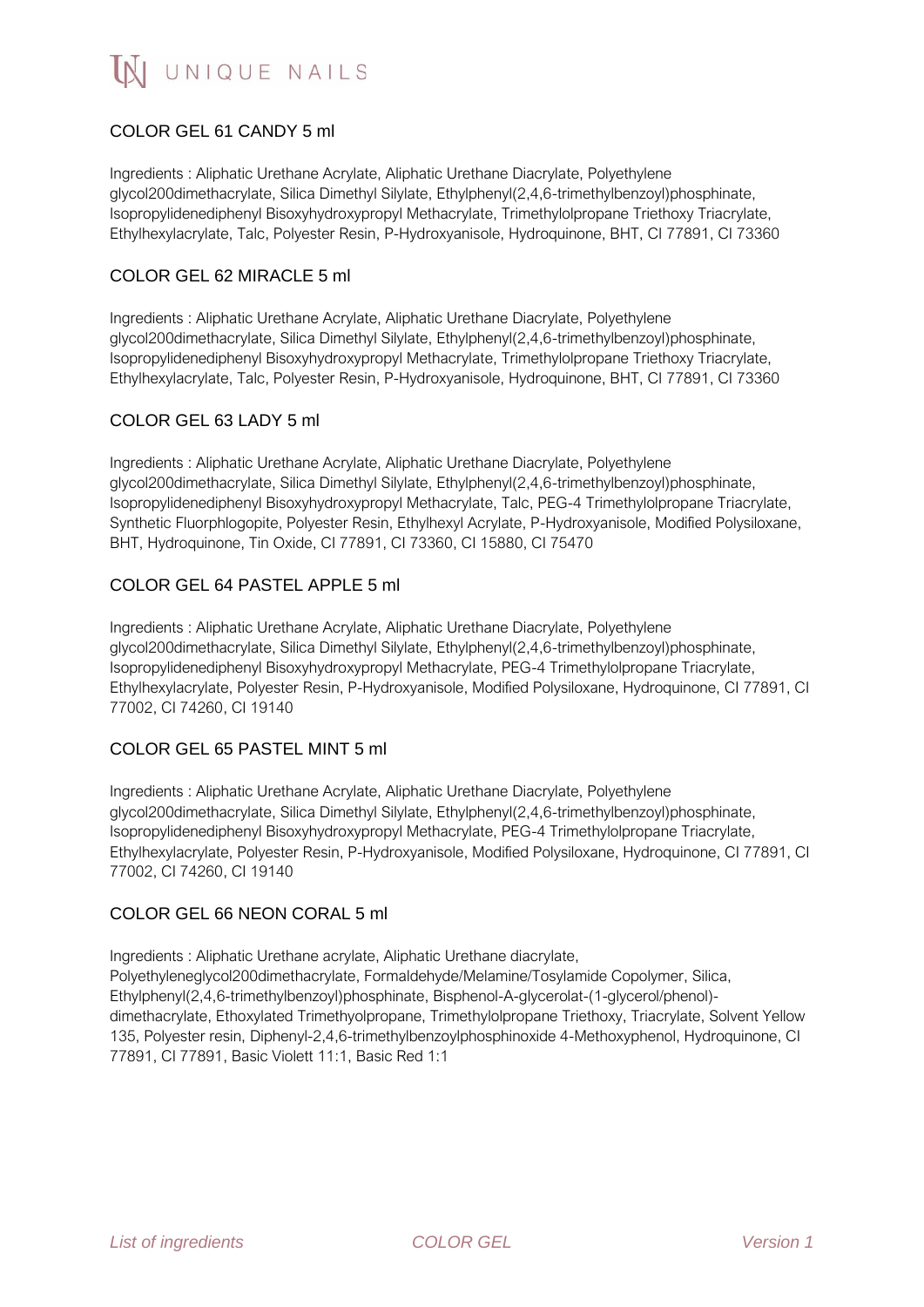# COLOR GEL 67 NEON ORANGE 5 ml

Ingredients : Aliphatic Urethane Acrylate, Aliphatic Urethane Diacrylate, Polyethylene glycol200dimethacrylate, Formaldehyde/Melamine/Tosylamide, Copolymer, Silica Dimethyl Silylate, Ethylphenyl(2,4,6-trimethylbenzoyl)phosphinate, Isopropylidenediphenyl Bisoxyhydroxypropyl Methacrylate, Trimethylolpropane Triethoxy, Triacrylate, Solvent Yellow, Basic Red 1:1, Basic Violett 11:1, Ethylhexylacrylate, Polyester Resin, Dibutyl Tin Dilaurate, P-Hydroxyanisole, Modified Polysiloxane, Hydroquinone, CI 77891

## COLOR GEL 68 PASTEL ROSA 5 ml

Ingredients : Aliphatic Urethane Acrylate, Aliphatic Urethane Diacrylate, Polyethylene glycol200dimethacrylate, Silica Dimethyl Silylate, Ethylphenyl(2,4,6-trimethylbenzoyl)phosphinate, Isopropylidenediphenyl Bisoxyhydroxypropyl Methacrylate, Trimethylolpropane Triethoxy Triacrylate, Formaldehyde/Melamine/Tosylamide Copolymer, Polyester Resin, Ethylhexylacrylate, Solvent Yellow 135, Basic Red 1:1, Basic Violett 11:1, P-Hydroxyanisole, Modified Polysiloxane, Hydroquinone, CI 77891

## COLOR GEL 69 PASTEL PEACH 5 ml

Ingredients : Aliphatic Urethane Acrylate, Aliphatic Urethane Diacrylate, Polyethylene glycol200dimethacrylate, Silica Dimethyl Silylate, Ethylphenyl(2,4,6 trimethylbenzoyl)phosphinate, Isopropylidenediphenyl Bisoxyhydroxypropyl Methacrylate, Trimethylolpropane Triethoxy Triacrylate, Formaldehyde/Melamine/Tosylamide Copolymer, Polyester Resin, Ethylhexylacrylate, Basic Red 1:1, Solvent Yellow 135, Basic Violett 11:1, P Hydroxyanisole, Modified Polysiloxane, Hydroquinone, CI 77891

#### COLOR GEL 70 BLUE MINT 5 ml

Ingredients : Aliphatic Urethane Acrylate, Aliphatic Urethane Diacrylate, Polyethylene glycol200dimethacrylate, Ethylphenyl(2,4,6-trimethylbenzoyl)phosphinate, Silica Dimethyl Silylate, Isopropylidenediphenyl Bisoxyhydroxypropyl Methacrylate, Formaldehyde/Melamine/Tosylamide Copolymer, Trimethylolpropane Triethoxy Triacrylate, Polyester Resin, Ethylhexylacrylate, Solvent Yellow 135, Diethylaminomethylcoumarin, P-Hydroxyanisole, Modified Polysiloxane, Hydroquinone, CI 77891, CI 74160, CI 74260

### COLOR GEL 71 PASTEL ORANGE 5 ml

Ingredients : Aliphatic Urethaneacrylate, Aliphatic Urethanediacrylate,

Polyethylenglycol200dimethacrylate, Silica, Ethylphenyl(2,4,6-trimethylbenzoyl)phosphinate, Bisphenol-Aglycerolate-(1-glycerol/phenol)-dimethacrylate,Formaldehyde/Melamine/Tosylamide Copolymer Ethoxylated Trimethyolpropanetriacrylate, 4-Methoxyphenol P-Hydroxyanisole, CI 77891, Solvent Yellow 135, Basic Violett 11:1, Basic Red 1:1

### COLOR GEL 72 NEON PAPAYA 5 ml

Ingredients : Aliphatic Urethaneacrylate, Aliphatic Urethanediacrylate,

Polyethylenglycol200dimethacrylate, Silica, Ethylphenyl(2,4,6-trimethylbenzoyl)phosphinate, Bisphenol-Aglycerolate-(1-glycerol/phenol)-dimethacrylate, Formaldehyde/Melamine/Tosylamide Copolymer, Ethoxylated Trimethyolpropanetriacrylate, Polyester resin, 4-Methoxyphenol P-Hydroxyanisole, CI 77891, Solvent Yellow 135, Basic Violett 11:1, Basic Red 1:1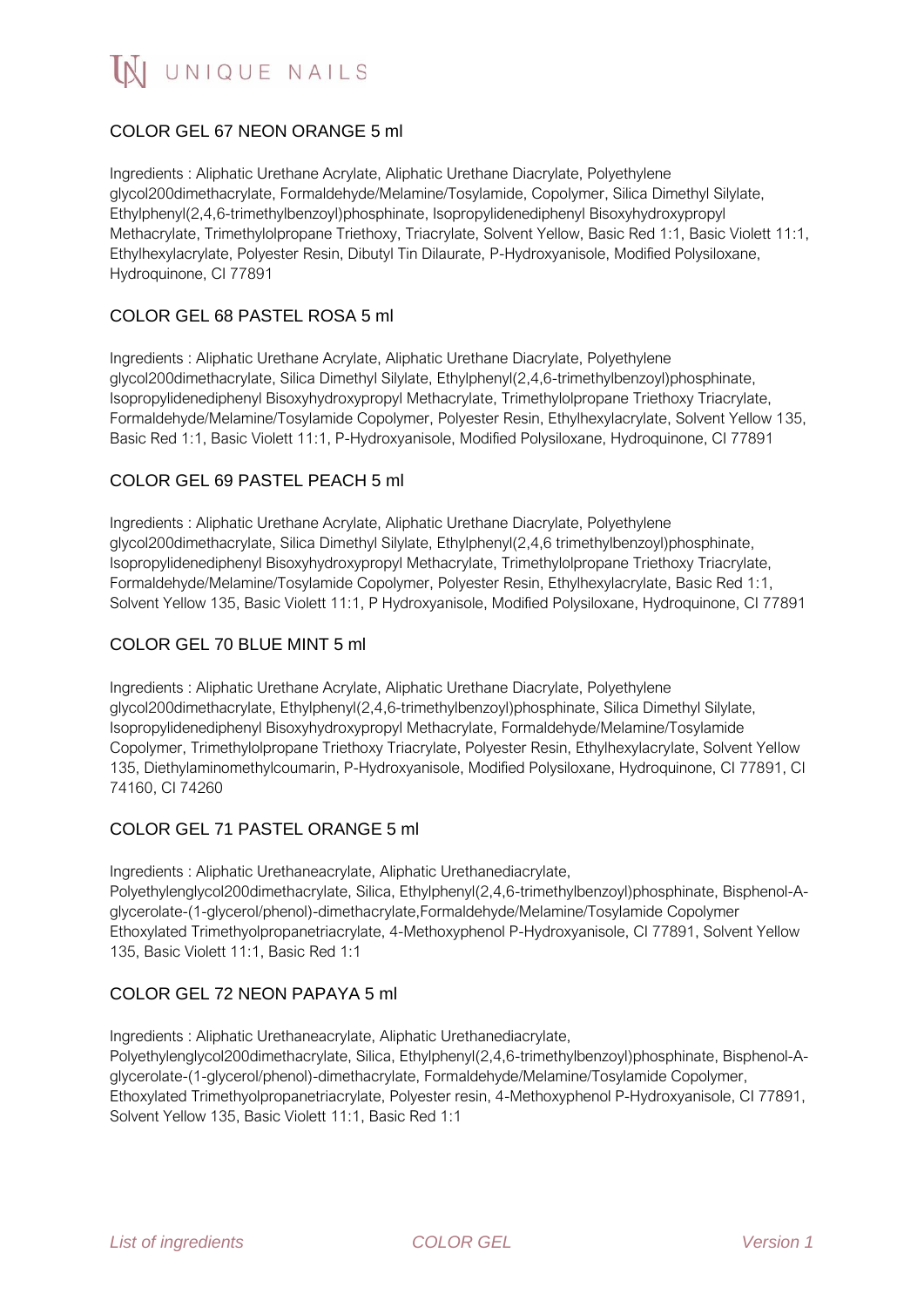# COLOR GEL 73 PASTEL BLUE 5 ml

Ingredients : Aliphatic Urethane acrylate, Aliphatic Urethane diacrylate, Polyethyleneglycol200dimethacrylate, Silica, Ethylphenyl(2,4,6-trimethylbenzoyl)phosphinate, Bisphenol-A-glycerolat-(1-glycerol/phenol)-dimethacrylate, Ethoxylated Trimethyolpropane, Triacrylate, Formaldehyde/Melamine/Tosylamide Copolymer, Polyester resin, Diphenyl-2,4,6- Trimethylbenzoylphosphinoxide, Optical Brightner SWN, 4-Methoxyphenol, Hydroquinone, Ethylhexyl acrylate, CI 77891, Pigment Blue 15:3, CI 74160

# COLOR GEL 74 CHERRY BLOSSOM 5 ml

Ingredients : Aliphatic Urethane acrylate, Aliphatic Urethane diacrylate, Polyethyleneglycol200dimethacrylate, Silica, Ethylphenyl(2,4,6-trimethylbenzoyl)phosphinate, Bisphenol-A-glycerolat-(1-glycerol/phenol)-dimethacrylate, Ethoxylated Trimethyolpropane triacrylate, Formaldehyde/Melamine/Tosylamide/Copolymer, Polyester resin, Diphenyl-2,4,6 trimethylbenzoylphosphinoxide, 4-Methoxyphenol, Hydroquinone, CI 77891, Basic Violett 11:1, Basic Red 1:1

### COLOR GEL 75 NEON YELLOW 5 ml

Ingredients : Aliphatic Urethane acrylate, Aliphatic Urethane diacrylate, Polyethyleneglycol200 dimethacrylate, Silica, Ethylphenyl(2,4,6-trimethylbenzoyl)phosphinate, Bisphenol-A-glycerolat-(1 glycerol/phenol)-dimethacrylate, Ethoxylated Trimethyolpropane triacrylate, Urethane acrylate Oligomer, Formaldehyde/Melamine/Tosylamide/Copolymer, Triethyleneglycol dimethacrylate, Glycerolpropoxy triacrylate, Polyester resin, Trimethylolpropane trimethacrylate, Diphenyl-2,4,6- Trimethylbenzoylphosphinoxide, Solvent Yellow 135, 4 Methoxyphenol P-Hydroxyanisole, Pigment Red 5, CI 12490, Hydroquinone, Ethylhexyl acrylate, CI 77891, Basic Violett 11:1, Basic Red 1:1

### COLOR GEL 76 VERDIGRIS 5 ml

Ingredients : Aliphatic Urethane Acrylate, Aliphatic Urethane Diacrylate, Polyethylene glycol200dimethacrylate, Ethylphenyl(2,4,6-trimethylbenzoyl)phosphinate, Silica Dimethyl Silylate, Isopropylidenediphenyl Bisoxyhydroxypropyl Methacrylate, Formaldehyde/Melamine/Tosylamide/ Copolymer, Trimethylolpropane Triethoxy Triacrylate, Polyester Resin, Ethylhexylacrylate, Solvent Yellow 135, P-Hydroxyanisole, Modified Polysiloxane, Hydroquinone, CI 77891, CI 74160, CI 74260

### COLOR GEL 77 PASTEL ROSA 5 ml

Ingredients : Aliphatic Urethane Acrylate, Aliphatic Urethane Diacrylate, Polyethylene glycol200dimethacrylate, Silica Dimethyl Silylate , Ethylphenyl(2,4,6-trimethylbenzoyl)phosphinate, Isopropylidenediphenyl Bisoxyhydroxypropyl Methacrylate, Formaldehyde/Melamine/Tosylamide/Copolymer, Trimethylolpropane Triethoxy Triacrylate, Polyester Resin, Solvent Yellow 135, Ethylhexylacrylate, Diethylaminomethylcoumarin, P-Hydroxyanisole, Modified Polysiloxane, Hydroquinone, CI 77891, CI 7416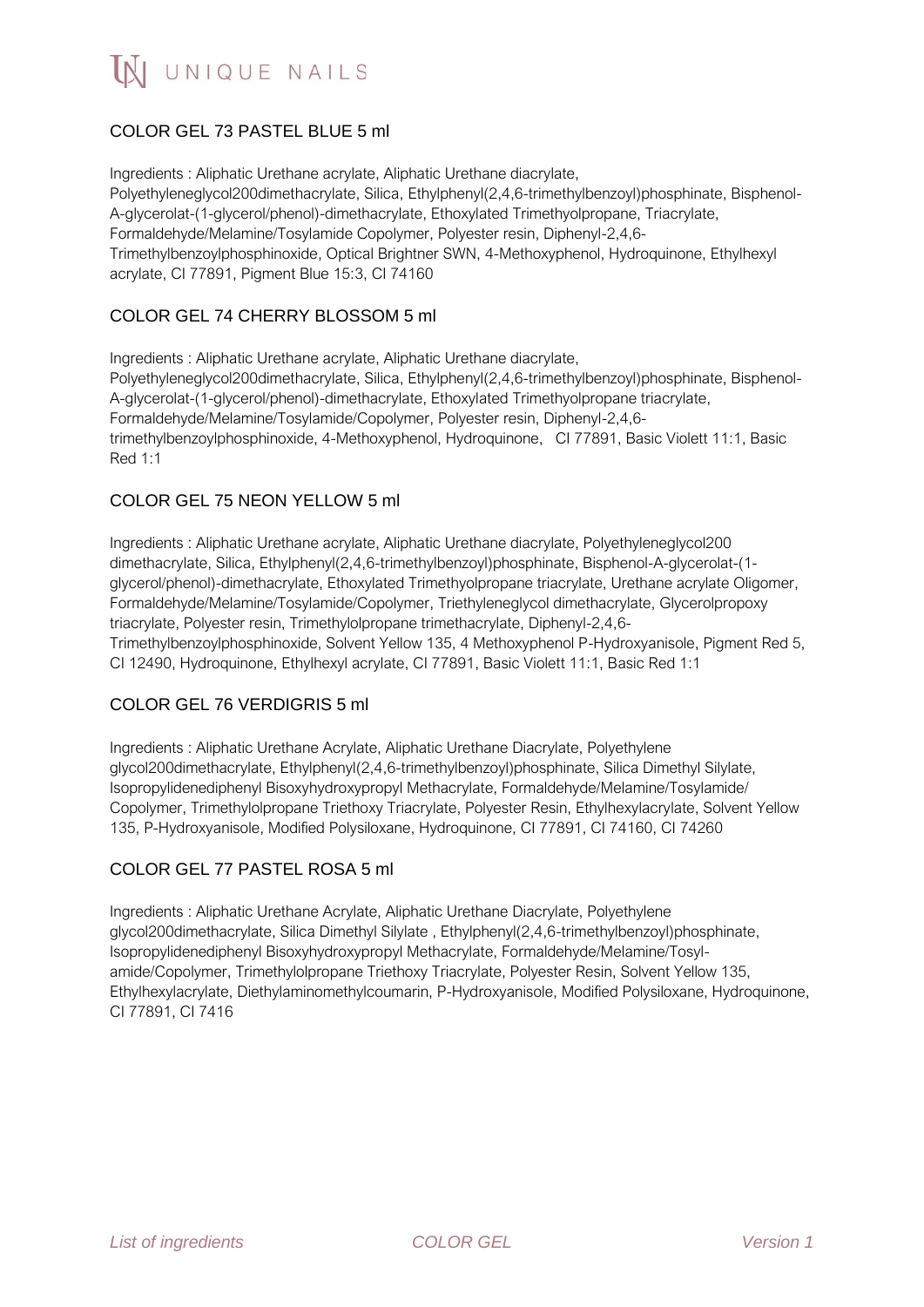# COLOR GEL 78 POND 5 ml

Ingredients : Aliphatic Urethane Acrylate, Aliphatic Urethane Diacrylate, Polyethylene glycol200dimethacrylate, Silica Dimethyl Silylate, Ethylphenyl(2,4,6-trimethylbenzoyl)phosphinate, Isopropylidenediphenyl Bisoxyhydroxypropyl Methacrylate, Formaldehyde/Melamine/Tosylamide, Copolymer, Trimethylolpropane Triethoxy, Triacrylate, Polyester Resin, Ethylhexylacrylate, Diethylaminomethylcoumarin, Solvent Yellow 135, P-Hydroxyanisole, Modified Polysiloxane, Hydroquinone, CI 77891, CI 74160, CI 74260

# COLOR GEL 79 CAPPUCCINO 5 ml

Ingredients : Aliphatic Urethane Acrylate, Aliphatic Urethane Diacrylate, Polyethylene glycol200dimethacrylate, Silica Dimethyl Silylate, Ethylphenyl(2,4,6 trimethylbenzoyl)phosphinate, Isopropylidenediphenyl Bisoxyhydroxypropyl Methacrylate, PEG-4 Trimethylolpropane Triacrylate, Polyester Resin, Ethylhexyl Acrylate, P-Hydroxyanisole, Modified Polysiloxane, Hydroquinone, BHT, CI 77891, CI 77002, CI 74160, CI 19140, CI 15850, CI 77499

## COLOR GEL 80 CYAN 5 ml

Ingredients : Aliphatic Urethane Acrylate, Aliphatic Urethane Diacrylate, Polyethylene glycol200dimethacrylate, Silica Dimethyl Silylate, Ethylphenyl(2,4,6-trimethylbenzoyl)phosphinate, Isopropylidenediphenyl Bisoxyhydroxypropyl Methacrylate, PEG-4 Trimethylolpropane Triacrylate, Hydrated Silica dimethyl silylate, Polyester Resin, Ethylhexyl Acrylate, P-Hydroxyanisole, Modified Polysiloxane, Hydroquinone, BHT, CI 77891, CI 77007, CI 77492, CI 74160, CI 16255

#### COLOR GEL 81 NEON SUN 5 ml

Ingredients : Aliphatic Urethane Acrylate, Aliphatic Urethane Diacrylate, Polyethylene glycol200dimethacrylate, Formaldehyde/Melamine/Tosylamide/Copolymer, Silica Dimethyl Silylate, Ethylphenyl(2,4,6-trimethylbenzoyl)phosphinate, Isopropylidenediphenyl Bisoxyhydroxypropyl Methacrylate, Solvent Yellow, Ethylhexyl Acrylate, P-Hydroxyanisole, Modified Polysiloxane, Hydroquinone

### COLOR GEL 82 NEON MANGO 5 ml

Ingredients : Aliphatic Urethane Acrylate, Aliphatic Urethane Diacrylate, Polyethylene glycol200dimethacrylate, Formaldehyde/Melamine/Tosylamide/Copolymer, Silica Dimethyl Silylate, Ethylphenyl(2,4,6-trimethylbenzoyl)phosphinate, Isopropylidenediphenyl Bisoxyhydroxypropyl Methacrylate, Solvent Yellow, Ethylhexylacrylate, P-Hydroxyanisole, Modified Polysiloxane, Hydroquinone, Basic Red 1:1, Basic Violett 11:1

#### COLOR GEL 83 NEON PINK 5 ml

Ingredients : Aliphatic Urethane Acrylate, Aliphatic Urethane Diacrylate,Polyethylene glycol200dimethacrylate, Silica Dimethyl Silylate, Formaldehyde/Melamine/Tosylamide/Copolymer, Ethylphenyl(2,4,6-trimethylbenzoyl)phosphinate, Isopropylidenediphenyl Bisoxyhydroxypropyl Methacrylate, Basic Red 1:1, Basic Violett 11:1, Ethylhexyl Acrylate, Solvent Yellow, P-Hydroxyanisole, Modified Polysiloxane, Hydroquinone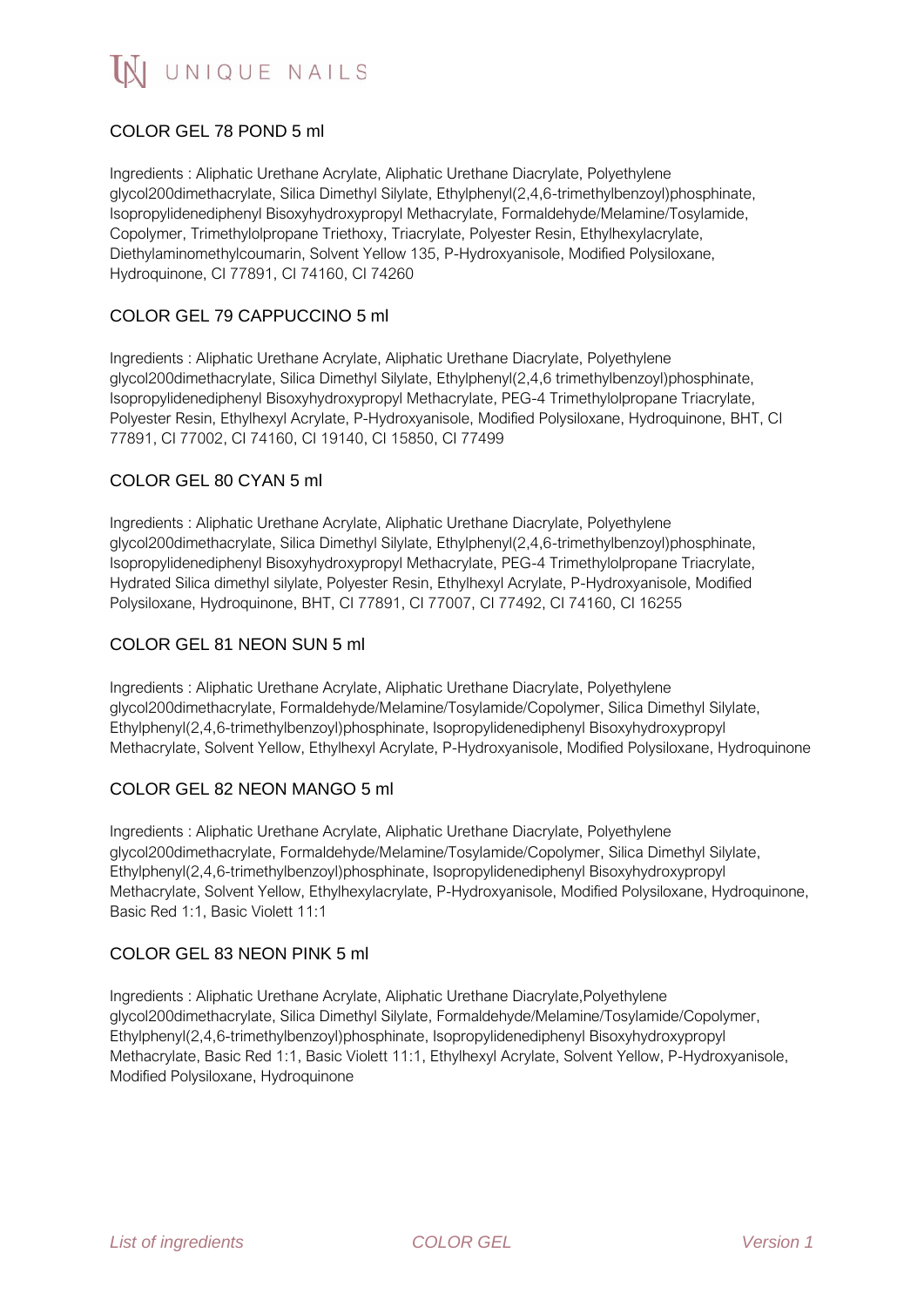# COLOR GEL 84 NEON BLUE 5 ml

Ingredients : Aliphatic Urethane Acrylate, Aliphatic Urethane Diacrylate, Polyethylene glycol200dimethacrylate, Ethylphenyl(2,4,6-trimethylbenzoyl)phosphinate, Silica Dimethyl Silylate, Isopropylidenediphenyl, Bisoxyhydroxypropyl Methacrylate, Hydrated Silica dimethyl silylate, Polyester Resin, Ethylhexyl Acrylate, P-Hydroxyanisole, Modified Polysiloxane, Hydroquinone, BHT, CI 77007, CI 74160, CI 16255

### COLOR GEL 85 NEON MANDARINE 5 ml

Ingredients : Aliphatic Urethane Acrylate, Aliphatic Urethane Diacrylate, Polyethylene glycol200dimethacrylate, Silica Dimethyl Silylate, Formaldehyde/Melamine/Tosylamide/Copolymer, Ethylphenyl(2,4,6-trimethylbenzoyl)phosphinate, Isopropylidenediphenyl Bisoxyhydroxypropyl Methacrylate, Solvent Yellow, Basic Red 1:1, Basic Violett 11:1, Ethylhexylacrylate, P-Hydroxyanisole, Modified Polysiloxane, Hydroquinone

## COLOR GEL 86 C'EST EGAL 5 ml

Ingredients : Aliphatic Urethane Acrylate, Aliphatic Urethane Diacrylate, Polyethylene glycol200dimethacrylate, Silica Dimethyl Silylate, Ethylphenyl(2,4,6-trimethylbenzoyl)phosphinate, Zinc Sulfide, Isopropylidenediphenyl Bisoxyhydroxypropyl Methacrylate, Hydrated Silica dimethyl silylate, PEG-4 Trimethylolpropane Triacrylate, Polyester Resin, Ethylhexyl Acrylate, P-Hydroxyanisole, Modified Polysiloxane, Hydroquinone, CI 77007, CI 74160

## COLOR GEL 87 JE NE SAIS PAS 5 ml

Ingredients : Aliphatic Urethane diacrylate, Aliphatic Urethane acrylate, Polyethyleneglycol200 dimethacrylate, Ethylphenyl(2,4,6-trimethylbenzoyl)phosphinate, Silica, Bisphenol-A-glycerolat-(1 glycerol/phenol)-dimethacrylate, Isopropylidenediphenyl Bisoxyhydroxypropyl Methacrylate, Polyester resin, Talc, Ethylhexyl acrylate, 4-Methoxyphenol P-Hydroxyanisole, Butylated Hydroxytoluene, modified Polysiloxane, Hydroquinone, CI 73360, CI 72915, CI 73915, CI 77266

### COLOR GEL 88 UNE BELLE COULEUR 5 ml

Ingredients : Aliphatic Urethane Acrylate, Aliphatic Urethane Diacrylate, Polyethylene glycol200dimethacrylate, Ethylphenyl(2,4,6-trimethylbenzoyl)phosphinate, Silica Dimethyl Silylate, Isopropylidenediphenyl Bisoxyhydroxypropyl Methacrylate, PEG-4 Trimethylolpropane Triacrylate, Talc, Polyester Resin, Ethylhexyl Acrylate, Hydrated Silica dimethyl silylate, BHT, P-Hydroxyanisole, Modified Polysiloxane, Hydroquinone, CI 77289, CI 77891, CI 77002, CI 16255, CI 73360, CI 77007, CI 77499, CI 19140, CI 74160

### COLOR GEL 89 CHOISIS TOI 5 ml

Ingredients : Aliphatic Urethane Acrylate, Aliphatic Urethane Diacrylate, Polyethylene glycol200dimethacrylate, Silica Dimethyl Silylate, Ethylphenyl(2,4,6-trimethylbenzoyl)phosphinate, Zinc Sulfide, Isopropylidenediphenyl Bisoxyhydroxypropyl Methacrylate, Hydrated Silica dimethyl silylate, PEG-4 Trimethylolpropane Triacrylate, Polyester Resin, Ethylhexyl Acrylate, P-Hydroxyanisole, Modified Polysiloxane, Hydroquinone, CI 77007, CI 74160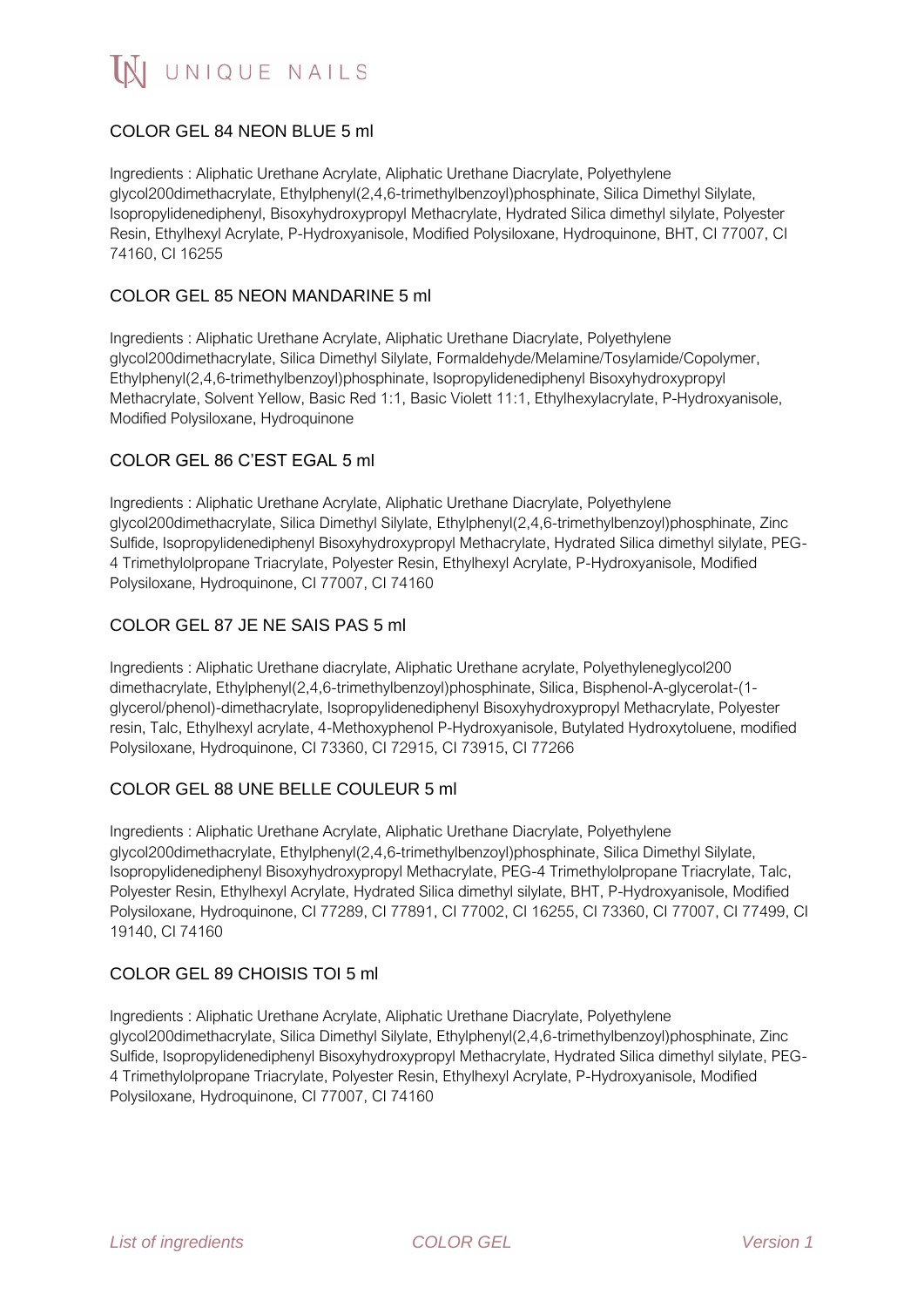# COLOR GEL 90 COMME TU VEUX 5 ml

Ingredients : Aliphatic Urethane Acrylate, Aliphatic Urethane Diacrylate, Polyethylene glycol200dimethacrylate, Silica Dimethyl Silylate, Ethylphenyl(2,4,6-trimethylbenzoyl)phosphinate, Isopropylidenediphenyl Bisoxyhydroxypropyl Methacrylate, Ethylhexyl Acrylate, Polyester Resin, P-Hydroxyanisole, Zinc Sulfide, Modified Polysiloxane, Hydroquinone, PEG-4 Trimethylolpropane Triacrylate, CI 15800, CI 77007

### COLOR GEL 91 J'HESITE 5 ml

Ingredients : Aliphatic Urethaneacrylate, Aliphatic Urethanediacrylate, Polyethylenglycol200dimethacrylate, Silica, Ethylphenyl(2,4,6-trimethylbenzoyl)phosphinate, Bisphenol-Aglycerolat-(1-glycerol/phenol)-dimethacrylate, Colophonium, Polyester Resin, 4-Methoxyphenol, CI 15850, CI 77120, CI 42090

## COLOR GEL 92 BEAUTY 5 ml

Ingredients : Aliphatic Urethane Acrylate, Aliphatic Urethane Diacrylate, Polyethylene glycol200dimethacrylate, Ethylphenyl(2,4,6-trimethylbenzoyl)phosphinate, Silica Dimethyl Silylate, Isopropylidenediphenyl Bisoxyhydroxypropyl Methacrylate, PEG-4 Trimethylolpropane Triacrylate, Ricinus Communis Seed Oil, Polyester Resin, Ethylhexyl Acrylate, BHT, Colophonium, P-Hydroxyanisole, Modified Polysiloxane, Hydroquinone, CI 74160, CI 15880, CI 15850, CI 77891, CI 77499

### COLOR GEL 93 IT'S ME 5 ml

Ingredients : Aliphatic Urethane Acrylate, Aliphatic Urethane Diacrylate, Polyethylene glycol200dimethacrylate, Silica Dimethyl Silylate, Ethylphenyl(2,4,6-trimethylbenzoyl)phosphinate, Isopropylidenediphenyl Bisoxyhydroxypropyl Methacrylate, Trimethylolpropane Triacrylate, PEG-4 Trimethylolpropane Triacrylate, Pentaerythritoltetrakis(3-mercaptopropionate), Polyester Resin, Ethylhexyl Acrylate, BHT, P-Hydroxyanisole, Modified Polysiloxane, Hydroquinone, CI 77891, CI 15880, CI 77499, CI 16255

# COLOR GEL 94 IT'S YOU 5 ml

Ingredients : Aliphatic Urethane Acrylate, Aliphatic Urethane Diacrylate, Polyethylene, glycol200dimethacrylate, Silica Dimethyl Silylate, Ethylphenyl(2,4,6-trimethylbenzoyl)phosphinate, Isopropylidenediphenyl Bisoxyhydroxypropyl Methacrylate, Polyester Resin, Ethylhexylacrylate, Trimethylolpropane Triethoxy Triacrylate, P-Hydroxyanisole, Modified Polysiloxane, Hydroquinone, CI 73915, CI 77891

### COLOR GEL 95 LOVELY 5 ml

Ingredients : Aliphatic Urethane Acrylate, Aliphatic Urethane Diacrylate, Polyethylene glycol200dimethacrylate, Silica Dimethyl Silylate, Ethylphenyl(2,4,6-trimethylbenzoyl)phosphinate, Isopropylidenediphenyl Bisoxyhydroxypropyl Methacrylate, Trimethylolpropane Triethoxy Triacrylate, BHT, Ethylhexylacrylate, Polyester Resin, P-Hydroxyanisole, Modified Polysiloxane, Hydroquinone, CI 77891, CI 77491, CI 77499